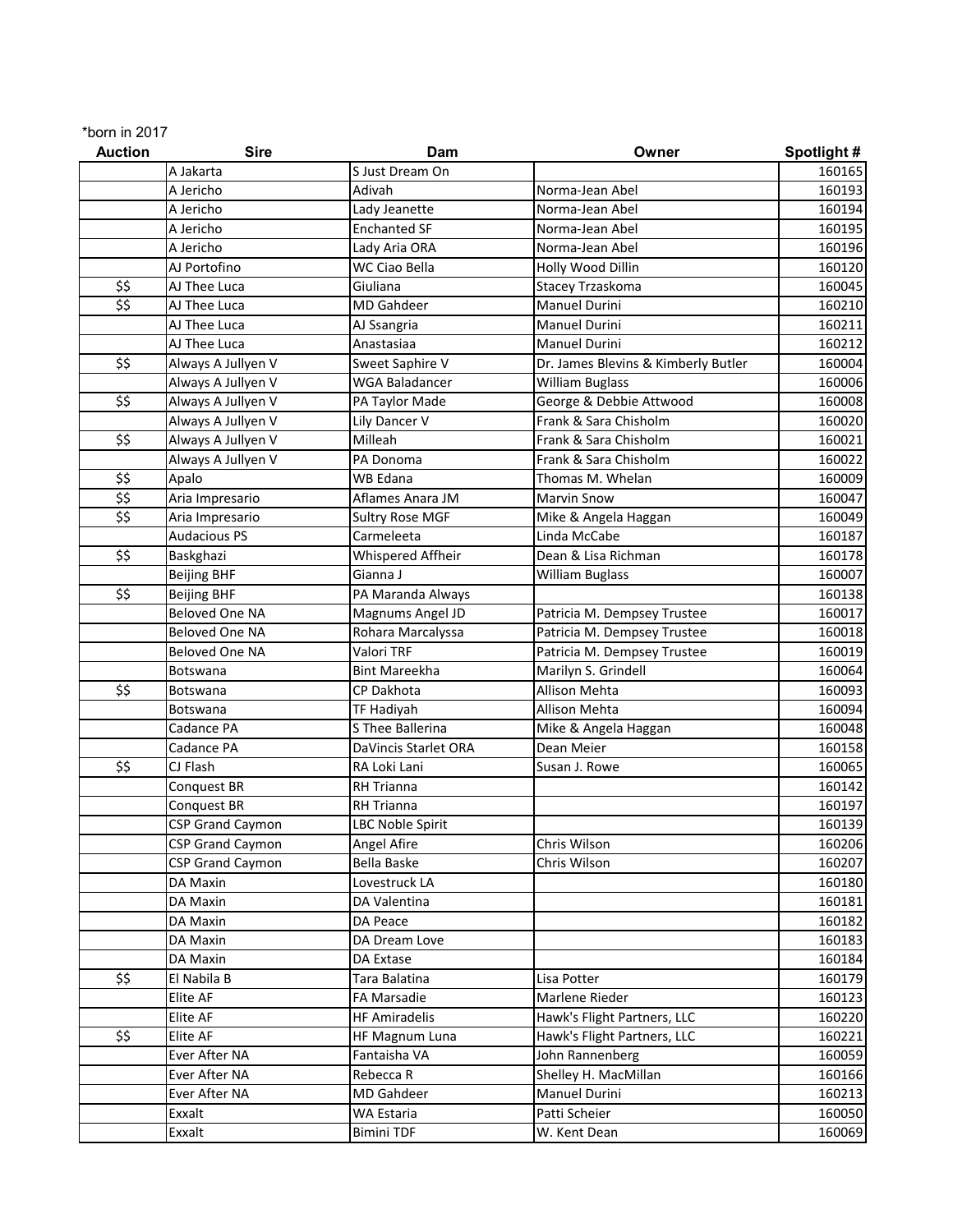| \$\$                                                  | Exxalt                | Marriyah                    | Jeff & Cybil Collins                | 160078 |
|-------------------------------------------------------|-----------------------|-----------------------------|-------------------------------------|--------|
|                                                       | Exxalt                | Verazes Sweetseranade       | Jeff & Cybil Collins                | 160079 |
|                                                       | Exxalt                | Gemallia                    | Marcella Haensch                    | 160080 |
|                                                       | Exxalt                | <b>MVA Princess Mishall</b> | Jeff & Cybil Collins                | 160081 |
|                                                       | Exxalt                | Exquisite Lady BFA          | Frances Butler                      | 160082 |
|                                                       | Exxalt                | <b>AR Most Irresistible</b> | Frances Butler & Brandi Carson      | 160083 |
|                                                       | Exxalt                | <b>TA Palatine</b>          | <b>Frances Butler</b>               | 160084 |
|                                                       | Exxalt                | Amer Baasma                 | Jeff & Cybil Collins                | 160085 |
|                                                       | Exxalt                | Serenitee CA                | <b>Frances Butler</b>               | 160086 |
|                                                       | Exxalt                | <b>MC Psynammon</b>         | Cecil & Frances Butler              | 160087 |
|                                                       | Exxalt                | DA Elegantra                | Jeff & Cybil Collins                | 160088 |
|                                                       | Exxalt                | LD Capadre                  | Dean Meier                          | 160157 |
|                                                       | Exxalt                | <b>MVA Heavens Grace</b>    | Jane Washburn & Laurie Emery        | 160161 |
|                                                       | Exxalt                | Allamara MA                 | Markelle Arabians, LLC              | 160163 |
|                                                       | Exxalt                | <b>Bint Fuente</b>          |                                     | 160176 |
|                                                       | Exxalt                | Legacys Rose HVP            |                                     | 160177 |
| \$\$                                                  | Gianni Versailles     | LF Katurah                  | <b>Elizabeth Lawrence</b>           | 160044 |
| \$5                                                   | <b>Grand Comandd</b>  | Davine SA                   | Lisa Loring-Powell                  | 160010 |
| \$\$                                                  | H Mobility H          | Cori Afire                  |                                     | 160015 |
| \$\$                                                  | H Mobility H          | Afires Dream                |                                     | 160016 |
|                                                       | H Mobility H          | Miz Miranda V               |                                     | 160136 |
|                                                       | HA Toskcan Sun        | Nevada Spirit VA            |                                     | 160137 |
|                                                       | HA Toskcan Sun        | <b>MD Chardonnay</b>        | Dean Meier                          | 160156 |
| \$\$                                                  | HA Toskcan Sun        | <b>Starstruck PR</b>        | Helen Reed, Scott & Michelle Harris | 160168 |
|                                                       | HA Toskcan Sun        | <b>HA Ghwenevere</b>        | Scott & Michelle Harris             | 160169 |
|                                                       | HA Toskcan Sun        | <b>HMS Faith Afire</b>      | Scott & Michelle Harris             | 160170 |
|                                                       | HA Toskcan Sun        | <b>HMS Faith Afire</b>      | Scott & Michelle Harris             | 160171 |
|                                                       | <b>HA Toskcan Sun</b> | JR Mata Hari                | Scott & Michelle Harris             | 160172 |
|                                                       | HA Toskcan Sun        | <b>Casting Crowns DFA</b>   | Scott & Michelle Harris             | 160173 |
|                                                       | HA Toskcan Sun        | Primroza Afire              | Scott & Michelle Harris             | 160174 |
| \$\$                                                  | Heritage Bey King     | Alys EQ                     | Angie R. Ballard                    | 160124 |
| \$5                                                   | Ibn Raad              | <b>HA Justice Forever</b>   | James D. Harvey                     | 160042 |
|                                                       | Kahil Al Shaqab       | Sohos Honey Serenade        |                                     | 160055 |
|                                                       | Kahil Al Shaqab       | JJ Princessa                | Dan & Maureen Grossman              | 160143 |
|                                                       | Kahil Al Shaqab       | Magnums Glamour Girl C      | Dan & Maureen Grossman              | 160144 |
|                                                       | Kahil Al Shaqab       | Kharisma M                  | Anthony C. Marino                   | 160192 |
|                                                       | Kahil Al Shaqab       | Visionetta PCF              | Georgina Pelham                     | 160198 |
|                                                       | Kanz Albidayer        | Rivieraa LC                 | <b>Thomas Stevie Mathias</b>        | 160074 |
|                                                       | Kanz Albidayer        | WC Lady Bey Dakhara         | Holly Wood Dillin                   | 160122 |
|                                                       | Kanz Albidayer        | MSA Kataryna                | Victoria Mangan                     | 160150 |
| \$\$                                                  | Khaja J               | Keespayke                   | Lawrence F. Jerome                  | 160223 |
|                                                       | Khash PGA             | Kachina Juell V             | Lori & Peter Conway                 | 160130 |
| \$\$                                                  | Klint Black           | Koweta Sferra               | Mary B. Cullipher                   | 160071 |
| $\overline{\boldsymbol{\hat{z}}\boldsymbol{\hat{z}}}$ | Klint Black           | <b>MPA Kharianne</b>        |                                     | 160133 |
|                                                       | <b>KM Bugatti</b>     | Grace Kelley                | Cynthia L. Smith                    | 160040 |
|                                                       | <b>KM Bugatti</b>     | Omnia A                     | Richard, Gail & Anne Whitaker       | 160051 |
|                                                       | <b>KM Bugatti</b>     | TA Jihana Bey               |                                     | 160105 |
|                                                       | <b>KM Bugatti</b>     | Anza Glory CA               | Bob Jones & Rosey Moreno Jones      | 160107 |
|                                                       | <b>KM Bugatti</b>     | <b>Bailamos LOA</b>         | Bob Jones & Rosey Moreno Jones      | 160108 |
| \$\$                                                  | KM Bugatti            | Major Primadonna            | Kristi Waters                       | 160145 |
|                                                       | <b>KM Bugatti</b>     | Isabella De Jamaal          | Kristi Waters                       | 160146 |
|                                                       | <b>KM Bugatti</b>     | VJ Justamerri Bey           | Vicki Shula                         | 160152 |
|                                                       | <b>KM Bugatti</b>     | Justa Princess H            | Jullie Patton                       | 160160 |
|                                                       | Life in the Fast Lane | Jjade Jagger LBB            | Dr. Nancy O'Reilly                  | 160185 |
|                                                       | Life in the Fast Lane | Social Light                | Chris Wilson                        | 160203 |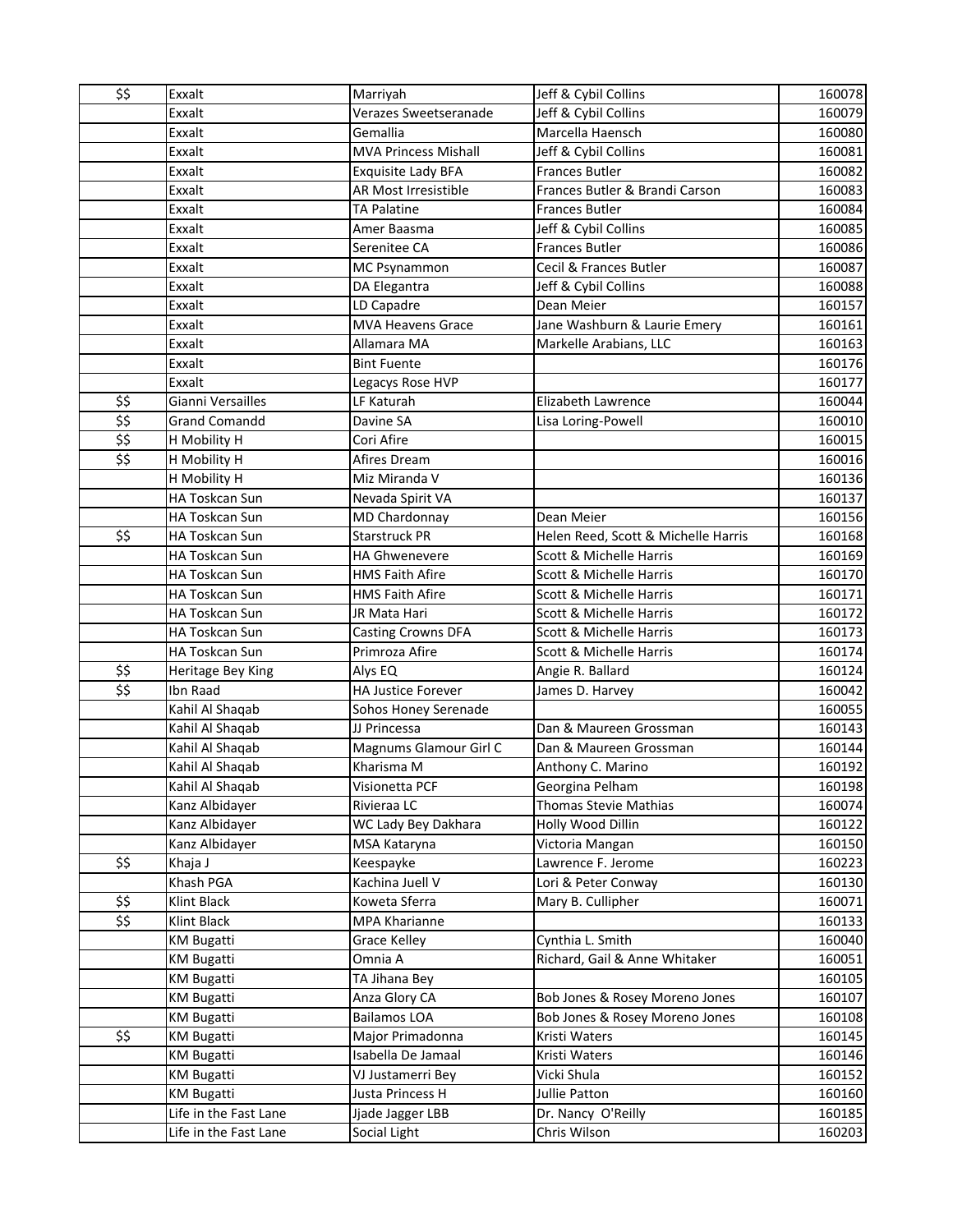|                                                               | Life in the Fast Lane | CSP Foxy Lady               | Chris Wilson                                      | 160204 |
|---------------------------------------------------------------|-----------------------|-----------------------------|---------------------------------------------------|--------|
|                                                               | Life in the Fast Lane | <b>Temptress MIA</b>        | Chris Wilson                                      | 160205 |
|                                                               | Magnum Psyche         | JJ Argentina                | <b>Fernando Santibanes</b>                        | 160199 |
|                                                               | Magnum Psyche         | CW Soleil                   | Jorge Selume                                      | 160201 |
|                                                               | Majik Of Marwan       | <b>Magnifique Empress</b>   | Barbara Ann Banoff                                | 160041 |
|                                                               | Major Mac V           | Ali Havanna                 | Maria Toto                                        | 160215 |
| \$\$                                                          | Marajj                | <b>SR Magic Mercy</b>       | Charlene Strong                                   | 160005 |
|                                                               | Marajj                | S Justinkerbell             |                                                   | 160060 |
|                                                               | Marajj                | <b>WMJ Persuasion</b>       | <b>Thomas Stevie Mathias</b>                      | 160072 |
|                                                               | Marajj                | Sohos Kiss                  | <b>Thomas Stevie Mathias</b>                      | 160073 |
| \$\$                                                          | Marajj                | Loredonna Z                 |                                                   | 160100 |
| \$\$                                                          | Marajj                | Loredonna Z                 |                                                   | 160101 |
|                                                               | Marajj                | Loredonna Z                 |                                                   | 160102 |
|                                                               | Marajj                | Loredonna Z                 |                                                   | 160103 |
|                                                               | Marajj                | Majalina                    |                                                   | 160104 |
|                                                               | Marajj                | Soluna                      | <b>Terry Bentlry</b>                              | 160162 |
|                                                               | Marhaabah             | Patriotik Natasia           | Perry & Shelby Williams                           | 160013 |
| \$\$                                                          | Marhaabah             | Mizpah                      | P.S. Blumenfield                                  | 160057 |
| $\overline{\mathfrak{s}}$                                     | Marjestic WA          | WF Charlys Angel            | <b>Charlotte Porter</b>                           | 160218 |
|                                                               | Miracle Of Marwan     | Kristiana FF                | Denni K. Mack                                     | 160112 |
|                                                               | Miracle Of Marwan     | Mahadevi O                  | Robert Janecki                                    | 160225 |
| \$\$                                                          | Montana Firenze       | <b>MCA Angel Eyes</b>       | Glenn Stevenson                                   | 160012 |
| \$\$                                                          | Montana Firenze       | Kays Psylouette             |                                                   | 160061 |
| \$\$                                                          | Monticello V          | PA Maya                     | Janice D. Colwell                                 | 160043 |
|                                                               | Monticello V          | <b>WC Destined For Fame</b> | Holly Wood Dillin                                 | 160121 |
| \$\$                                                          | Monticello V          | Jessica James V             |                                                   | 160132 |
|                                                               | Monticello V          | <b>WCF Marquessa</b>        |                                                   | 160134 |
|                                                               | MPA Giovanni          | Bella Paloma                | Ann Campbell                                      | 160149 |
| \$\$<br>$\overline{\boldsymbol{\hat{z}}\boldsymbol{\hat{z}}}$ | MPA Giovanni          | RD Fabreanna                | Lawrence F. Jerome                                | 160222 |
|                                                               |                       |                             |                                                   |        |
|                                                               | Onyx A                | Psyanne A<br>CP Luminaire   | Richard, Gail & Anne Whitaker                     | 160052 |
|                                                               | Onyx A                |                             | Richard, Gail & Anne Whitaker<br>Quintus & Keller | 160053 |
|                                                               | Onyx A                | C A Majia                   |                                                   | 160186 |
|                                                               | PA Kid Khan           | RC Zendaya                  | Rob Bick & Caralyn Schroter                       | 160003 |
|                                                               | PA Kid Khan           | Dreams Of Gold              | Frank & Sara Chisholm                             | 160024 |
|                                                               | PA Kid Khan           | JA Alamode                  | Frank & Sara Chisholm                             | 160025 |
|                                                               | PA Kid Khan           | Mystica Kissofmarwan        | Frank Chisholm & Greg Jacobs                      | 160026 |
|                                                               | PA Kid Khan           | PA Vinchenza Always         | Frank & Sara Chisholm                             | 160027 |
| \$\$                                                          | PA Kid Khan           | Pamila                      | Frank & Sara Chisholm                             | 160028 |
| \$\$                                                          | PA Kid Khan           | Vermes                      |                                                   | 160159 |
|                                                               | PA Phoenix Kid        | Koweta Audacitee            | Monica Dumont                                     | 160001 |
|                                                               | PA Phoenix Kid        | Dreams Of Gold              | Frank & Sara Chisholm                             | 160029 |
| \$\$                                                          | PA Phoenix Kid        | Kharrissa                   | Frank & Sara Chisholm                             | 160030 |
|                                                               | PA Phoenix Kid        | Milleah                     | Frank & Sara Chisholm                             | 160031 |
|                                                               | PA Phoenix Kid        | RA April Rose               | Frank & Sara Chisholm                             | 160032 |
|                                                               | PA Phoenix Kid        | Wish Granted TDF            | W. Kent Dean                                      | 160070 |
| \$\$                                                          | PA Phoenix Kid        | Elygant Psyche              | Denni K. Mack                                     | 160110 |
|                                                               | PA Phoenix Kid        | <b>MBF All About Fire</b>   | Denni K. Mack                                     | 160114 |
|                                                               | Pavorotto KA          | Country Gem EA              |                                                   | 160058 |
| \$\$                                                          | Polidoro FC           | Finetta PASB                | Marta Wasiak                                      | 160224 |
| \$5                                                           | Possesion PGA         | PA Luna De Palmetto         | Frank & Sara Chisholm                             | 160023 |
| \$5                                                           | Razcal Bey            | Emma HA                     | Marvin Snow                                       | 160046 |
|                                                               | Redeemer DB           | Solvannah                   | Elka Johnson                                      | 160200 |
| \$\$                                                          | <b>RGT Mozart</b>     | Rose Marie X                | Debbie & Lamar Mullinax                           | 160011 |
|                                                               | SF Sir Real           | May Dancer V                | Frank & Sara Chisholm                             | 160037 |
| \$\$                                                          | SF Sir Real           | PA Marisol Dancer           | Frank & Sara Chisholm                             | 160038 |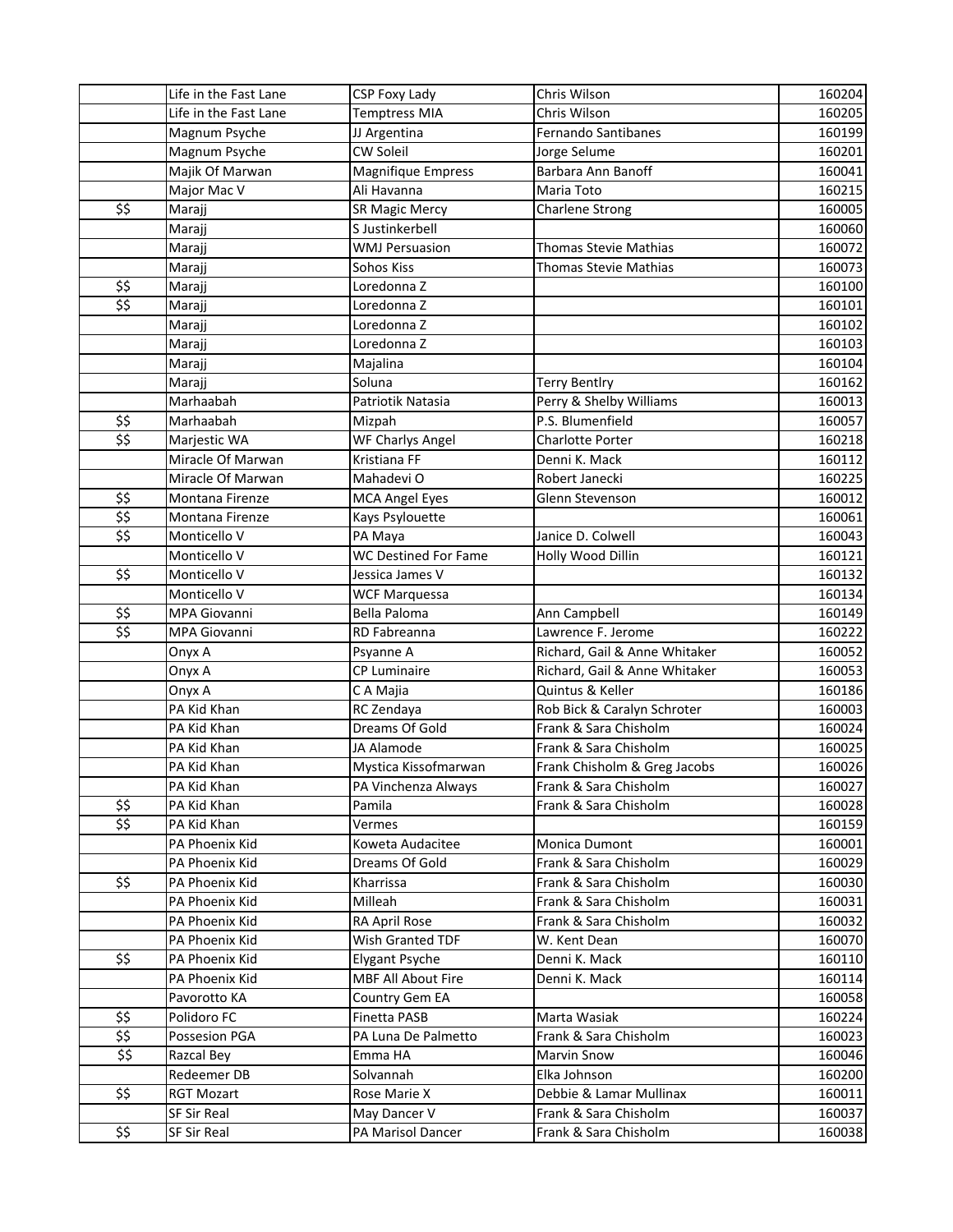|              | SF Sir Real             | PA Amarosa Dancing                        | Frank & Sara Chisholm          | 160039           |
|--------------|-------------------------|-------------------------------------------|--------------------------------|------------------|
| \$\$         | <b>SF Verazes Qamar</b> | H Trejora H                               | Chloe Cox                      | 160066           |
| \$\$         | SF Verazes Qamar        | Jewel Of Marwan H                         | Chloe Cox                      | 160067           |
|              | SHF Silver Jubilee      | <b>SHF Southern Cross</b>                 | Elizabeth Higgins              | 160099           |
|              | Sir Charmed FF          | Koweta Sonatina                           | Denni K. Mack                  | 160113           |
| \$\$         | Spades LRA              | Justtina                                  | Ron Armstrong                  | 160141           |
|              | Stival                  | Naes Appolonnia Z                         |                                | 160106           |
|              | Stival                  | Moments Light                             | Morgan Moore                   | 160214           |
|              | Sundance Kid V          | Bella Perlina                             | Rob Bick & Caralyn Schroter    | 160002           |
|              | Sundance Kid V          | <b>French Kisses</b>                      | Frank & Sara Chisholm          | 160033           |
|              | Sundance Kid V          | Marilyn V                                 | Frank & Sara Chisholm          | 160034           |
| \$\$         | Sundance Kid V          | PA Mirabella                              | Frank & Sara Chisholm          | 160035           |
|              | Sundance Kid V          | PA Taleisin Always                        | Frank & Sara Chisholm          | 160036           |
|              | Sundance Kid V          | PA Tara Always                            | Nannette P. Harley             | 160054           |
|              | Sundance Kid V          | <b>Hope Express</b>                       | Daniel McConaughey             | 160109           |
|              | Sundance Kid V          | Athena DB                                 | Lori & Peter Conway            | 160131           |
|              | Sundance Kid V          | RJM Fathyma                               |                                | 160140           |
|              | Sundance Kid V          | Allesia TRF                               | Gregory Jacobs                 | 160151           |
|              | Sundance Kid V          | <b>Bella Luce</b>                         | Maggie Souders                 | 160154           |
|              | Sundance Kid V          | Diamond Jubilee CA                        | Jill K. Nelson                 | 160164           |
|              | Sundance Kid V          | TJP Natasha X                             |                                | 160175           |
|              | <b>SW Ovation</b>       | Sadka                                     | Heidi Turner                   | 160147           |
|              | <b>SW Ovation</b>       | DV Mariah                                 | Heidi Turner                   | 160148           |
|              | <b>SW Ovation</b>       | Ladie Patina AF                           | Leigh Meyer                    | 160153           |
|              | Taj Of Rohan            | SA Miss Magnolia                          | Jennifer & Joel Kamentz        | 160126           |
|              | Taj Of Rohan            | Avalon Of Rohan                           | Jennifer & Joel Kamentz        | 160127           |
|              | Taj Of Rohan            | Apsara Of Rohan                           | Jennifer & Joel Kamentz        | 160128           |
|              | Taj Of Rohan            | Naia Of Rohan                             | Jennifer & Joel Kamentz        | 160129           |
|              | Tempezst                | Koweta Tina Fayme                         | Earl Mahfuz                    | 160077           |
|              | Tempezst                | Touch Of Drama                            | Nichole Mesik & Aaron Nimmer   | 160125           |
|              | TF Royal Shahbaz        | SLA Sabah Negm                            | Marilyn S. Grindell            | 160063           |
| \$\$         | TF Royal Shahbaz        | Sweet Stella V                            | Curt Westley & Allison Mehta   | 160092           |
| \$5          | The Bandera             | Riviera NA                                | <b>Kimberly Douglas</b>        | 160217           |
| \$5          | Truest                  | Kaytwo Delilah                            | Robert & Kenna Burbeck         | 160096           |
| \$\$         | Truest                  | Kaytwon Gazillian                         | Robert & Kenna Burbeck         | 160097           |
|              | Trussardi               | <b>Famiss FM</b>                          | Lisa Loring-Powell             | 160075           |
|              | Trussardi               | <b>BeDale SA</b>                          | Lisa Loring-Powell             | 160076           |
| \$\$         | Trussardi               | Koweta Exxtacee                           | Denni K. Mack                  | 160098           |
|              | Trussardi               | Bella Satinata                            | Dean Meier                     | 160155           |
|              | Trussardi               | DM Philomena                              | Sara Russell                   | 160167           |
|              | Trussardi<br>Trussardi  | Falling In Love Again<br>Marlene Dietrich | John T. Brown<br>John T. Brown | 160208<br>160209 |
| \$\$<br>\$\$ | Trussardi               | La Diva Bella                             | Hawk's Flight Partners, LLC    | 160219           |
| \$\$         | Tuxedo Thyme ABA        | <b>WCA E-ternal Angell</b>                | Donald & Anjannette Williby    | 160068           |
|              | Vitorio TO              | MA Sonata                                 | Roland Williams                | 160056           |
| \$\$         | Vitorio TO              | Fiona VA                                  |                                | 160135           |
|              | Vitorio TO              | Bella Valentina FA                        | Anthony C. Marino              | 160189           |
|              | Vitorio TO              | Rosa La Valentina                         | Anthony C. Marino              | 160190           |
|              | Vitorio TO              | Kharisma M                                | Anthony C. Marino              | 160191           |
| \$\$         | Vitorio TO              | Faustiana                                 | Janey Morse                    | 160202           |
|              | Vitorio TO              | <b>Empress Dakara</b>                     | Ken & Mary Scribner            | 160216           |
|              | WC Ali Gazal            | Miz Magnolia V                            | Sharon Redman                  | 160062           |
| \$\$         | WC Ali Gazal            | <b>WC Fames Monet</b>                     | Holly Wood Dillin              | 160118           |
| \$\$         | WC Ali Gazal            | Mahotah Lisa                              | Holly Wood Dillin              | 160119           |
|              | What a Sshame           | Paris MA                                  | Denise Trimmer                 | 160188           |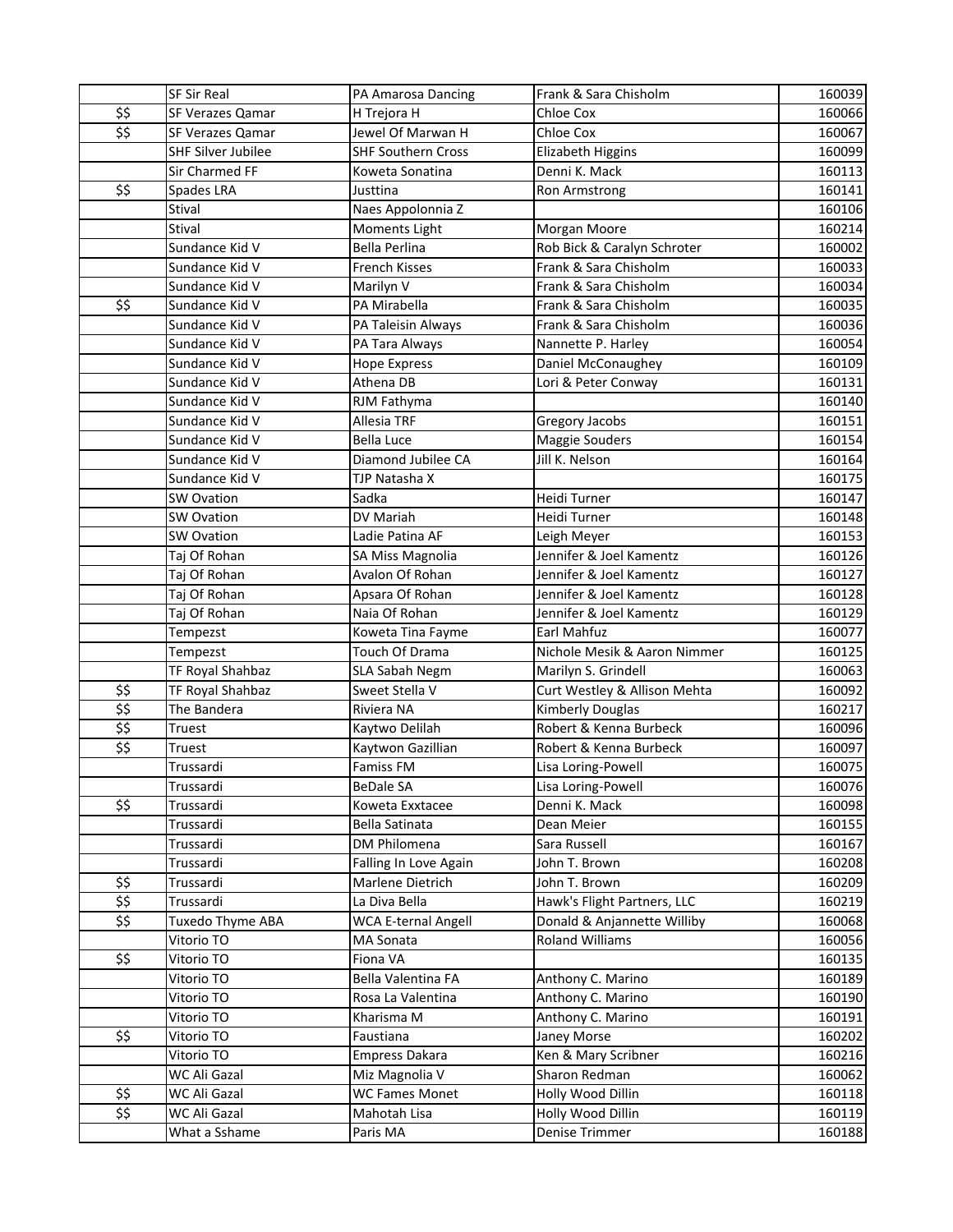|      | <b>Wortex Kaliste</b> | H Amba-Reyn H         |                         | 160014 |
|------|-----------------------|-----------------------|-------------------------|--------|
|      | <b>Wortex Kaliste</b> | H Embrace H           |                         | 160089 |
|      | <b>Wortex Kaliste</b> | F Pinnacle F          |                         | 160090 |
|      | <b>Wortex Kaliste</b> | <b>MD Hibat Allah</b> |                         | 160091 |
|      | Zakai                 | Parysa                | <b>Nathaniel Newton</b> | 160115 |
|      | Zakai                 | Ssilk Doll            | Nathaniel Newton        | 160116 |
|      | Zakai                 | Sandiye Panelle       | Nathaniel Newton        | 160117 |
|      | Zefyr                 | <b>Sypress</b>        | Nick Moody              | 160095 |
| \$\$ | Zefyr                 | Koweta Sonora         | Denni K. Mack           | 160111 |

| <b>Auction</b>                                        | <b>Sire</b>               | Dam                       | Owner                        | Foal # |
|-------------------------------------------------------|---------------------------|---------------------------|------------------------------|--------|
|                                                       | Afires Heir               | HA Fleur De Lei           | Scott & Michelle Harris      | 170143 |
|                                                       | Always A Jullyen V        | PA Makkena                | Richard & Andrea Martoglio   | 170012 |
| \$\$                                                  | Always A Jullyen V        | JF Starlight Express      | Kirsten Ashby                | 170047 |
|                                                       | Always A Jullyen V        | My Khovergirl             | Charles & LeAnne Moseley     | 170059 |
|                                                       | Always A Jullyen V        | RC Zendaya                | George & Deborah Attwood     | 170123 |
| \$\$                                                  | Always A Jullyen V        | PA Taylor Made            | George & Deborah Attwood     | 170124 |
|                                                       | Always A Jullyen V        | Kharrissa                 | Frank & Sara Chisholm        | 170129 |
|                                                       | Always A Jullyen V        | PA Mirabella              | Frank & Sara Chisholm        | 170131 |
|                                                       | Always A Jullyen V        | Cassandra GA              | Frank & Sara Chisholm        | 170132 |
| \$\$                                                  | Baha AA                   | <b>TF Enyah</b>           | <b>Roland Williams</b>       | 170188 |
| \$\$                                                  | <b>Beloved Marcangelo</b> | Kristina HS               | <b>Betty Gail Skinner</b>    | 170118 |
| $\overline{\boldsymbol{\hat{z}}\boldsymbol{\hat{z}}}$ | <b>Bey Ambition</b>       | <b>Visions Secret SDA</b> | Randy & Diane Alexander      | 170190 |
|                                                       | <b>Boomerang NA</b>       | A Moment In Thyme         | Blinn A. Salisbury           | 170178 |
|                                                       | <b>Boomerang NA</b>       | CFA Kanika                | Blinn A. Salisbury           | 170179 |
| \$\$                                                  | Botswana                  | TF Kissandrah             | <b>Curtis Westley</b>        | 170075 |
| $\overline{\boldsymbol{\hat{z}}\boldsymbol{\hat{z}}}$ | Botswana                  | Ibiza                     | Liezl Els                    | 170076 |
|                                                       | Botswana                  | Nakhda Saqqara            | Allison G. Mehta             | 170077 |
|                                                       | Botswana                  | <b>HOC Tameri</b>         | Allison G. Mehta             | 170078 |
|                                                       | Botswana                  | Deyzl Ameera              | Allison G. Mehta             | 170079 |
|                                                       | Botswana                  | Maaxs Angel               | Allison G. Mehta             | 170080 |
|                                                       | Botswana                  | <b>EAI Etheena</b>        | Allison G. Mehta             | 170081 |
|                                                       | Botswana                  | Emma E                    | Allison G. Mehta             | 170082 |
|                                                       | Botswana                  | Kissemee Jullyen V        | Allison G. Mehta             | 170083 |
|                                                       | Botswana                  | <b>HDC Sabrina</b>        | Dana Jackson                 | 170165 |
|                                                       | Botswana                  | <b>SLA Sabah Negm</b>     | Marilyn Grindell             | 170185 |
| \$\$                                                  | Byzantium O               | Eeesprada                 | James Brun                   | 170110 |
| $\overline{\mathfrak{s}}$                             | Cadence PA                | Miss Amerika              | Dean & Terri Wikel           | 170147 |
| \$\$                                                  | Coltrane SS               | <b>MD Roullette</b>       | Lori & Peter Conway          | 170092 |
|                                                       | Coltrane SS               | HA California Sage        | Scott & Michelle Harris      | 170144 |
| \$\$                                                  | <b>CSP Grand Caymon</b>   | CSA Bobbi Su              | Rachel Harrington            | 170049 |
|                                                       | <b>CSP Grand Caymon</b>   | <b>LBC Noble Spirit</b>   | Victoria Arabians LLC        | 170094 |
|                                                       | <b>CW Stallone</b>        | Divinitii                 | Wade or Barbara Hill         | 170162 |
|                                                       | DA Maxin                  | DA Paoloa                 | Dr. DeCarol & Jan Williamson | 170062 |
|                                                       | DA Maxin                  | Lovestruck LA             | Dr. DeCarol & Jan Williamson | 170063 |
|                                                       | DA Maxin                  | DA Valentina              | Dr. DeCarol & Jan Williamson | 170064 |
|                                                       | DA Maxin                  | DA Peace                  | Williamson Family GST        | 170065 |
|                                                       | DA Maxin                  | DA Brooklyn               | Williamson Family GST        | 170066 |
|                                                       | DA Maxin                  | DA Escada                 | Williamson Family GST        | 170067 |
|                                                       | DA Maxin                  | DA Passion                | Williamson Family GST        | 170068 |
|                                                       | DA Maxin                  | DA Splenda                | <b>Williamson Family GST</b> | 170069 |
| \$\$                                                  | DA Prodigy                | S Thee Ballerina          | Mike & Angela Haggan         | 170043 |
| \$\$                                                  | DA Prodigy                | DA Extase                 | Williamson Family GST        | 170070 |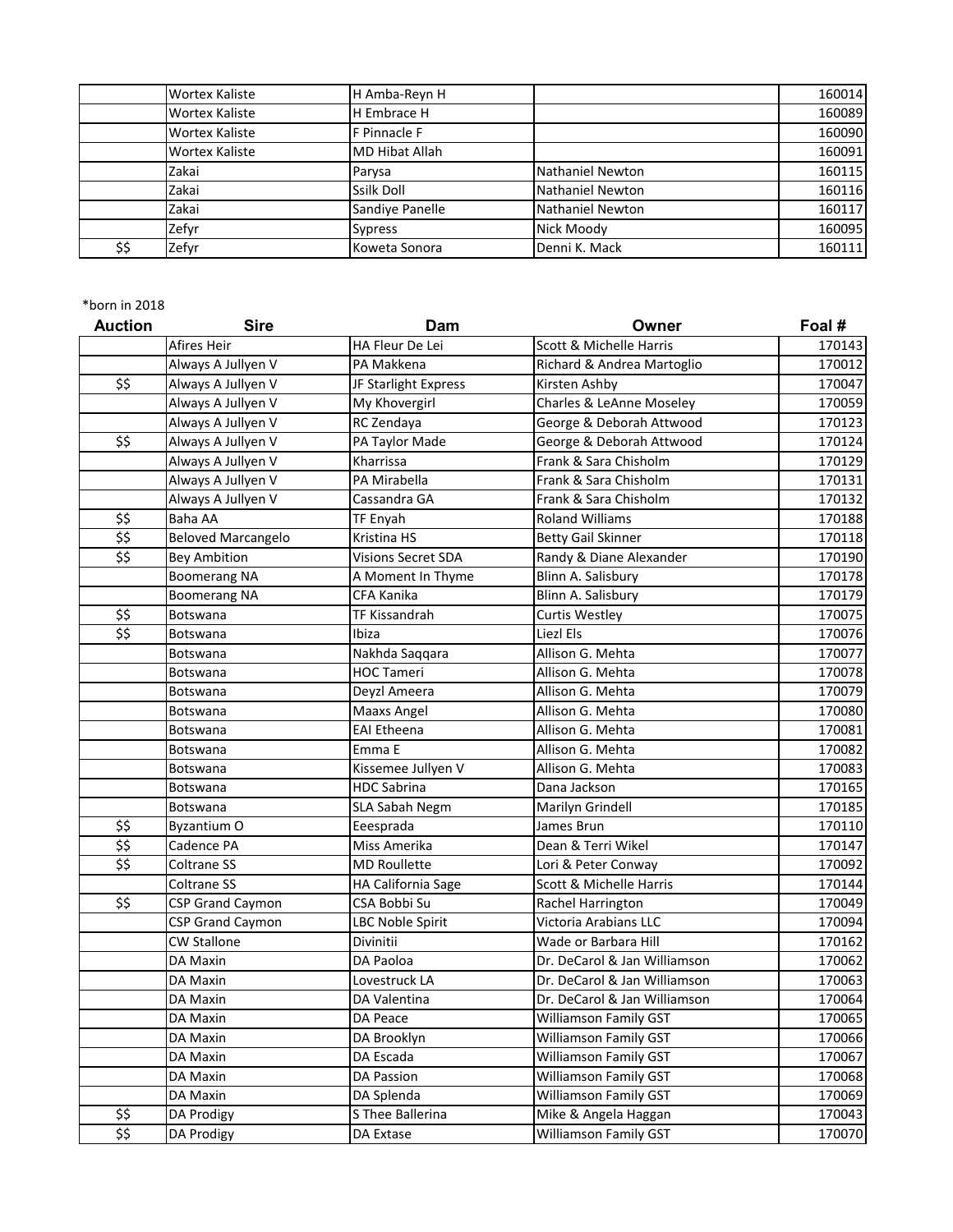|      | DA Prodigy            | DA Lady Victoria            | Williamson Family GST                   | 170071 |
|------|-----------------------|-----------------------------|-----------------------------------------|--------|
|      | DA Prodigy            | DA Dream Love               | Williamson Family GST                   | 170072 |
|      | DA Prodigy            | DA Flair                    | Williamson Family GST                   | 170073 |
|      | Diesel Smoke CBA      | Angel TR                    | <b>Timberidge Family LLP</b>            | 170186 |
|      | Diesel Smoke CBA      | Psyches Showcase            | <b>Timberidge Family LLP</b>            | 170187 |
| \$\$ | Elite AF              | Magnum Chall HVP            | <b>Arabian Horse Futures</b>            | 170010 |
| \$5  | <b>Emigrant PASB</b>  | Pestka                      | Jan Whistler Clark                      | 170011 |
| \$\$ | Ever After NA         | <b>Mustang Psyally</b>      | Lisa Loring-Powell                      | 170016 |
|      | Ever After NA         | <b>Sultry Rose MGF</b>      | Mike & Angela Haggan                    | 170044 |
| \$\$ | Ever After NA         | Falishaw VA                 | Victoria Arabians LLC                   | 170096 |
|      | Ever After NA         | Fantaisha VA                | Rohara Arabians, LLC                    | 170108 |
|      | Ever After NA         | Liberty Belle CFA           | Blinn A. Salisbury                      | 170177 |
|      | Exxalt                | Sohos Honey Serenade        | Chloe Cox                               | 170003 |
|      | Exxalt                | Amber Baasma                | Jeff & Cybil Collins                    | 170020 |
|      | Exxalt                | Serenitee CA                | Frances T. Butler                       | 170021 |
|      | Exxalt                | DF Venezia                  | <b>Brandi Carson</b>                    | 170022 |
|      | Exxalt                | Marriyah                    | Jeff & Cybil Collins                    | 170023 |
|      | Exxalt                | <b>MVA Princess Mishaal</b> | Jeff & Cybil Collins                    | 170025 |
|      | Exxalt                | DA Elegantra                | Jeff & Cybil Collins                    | 170026 |
|      | Exxalt                | <b>Exquisite Lady BFA</b>   | Frances T. Butler                       | 170027 |
|      | Exxalt                | Geneva CS                   | Jeff & Cybil Collins                    | 170028 |
|      | Exxalt                | Mono Lina                   | G Marcella Haensch                      | 170030 |
|      | Exxalt                | Mono Lina                   | G Marcella Haensch                      | 170031 |
| \$\$ | Exxalt                | Lavinia AF                  | Collins/Smith/Butler/Carson             | 170032 |
|      | Exxalt                | Luna Thee Cielo             | Kathleen Petrelli                       | 170048 |
| \$\$ | Exxalt                | Rebecca R                   | Shelley MacMillan                       | 170087 |
|      | Exxalt                | Ccover Girl                 | <b>Cedarbrook Arabians</b>              | 170105 |
|      | Exxalt                | G Adonna G                  | Cedarbrook Arabians                     | 170106 |
|      | Exxalt                | Adavia CE                   | <b>Cedarbrook Arabians</b>              | 170107 |
|      | Exxalt                | Miss Priss Thyme CFA        | Blinn A. Salisbury                      | 170180 |
|      | Fadi Al Shaqab        | Magnums Dream               | Shelley Brinker Hjelm                   | 170053 |
|      | Fadi Al Shaqab        | ABD Samaana                 | <b>Vicki Niles</b>                      | 170111 |
|      | Fadi Al Shaqab        | Kali Jamaal                 | Vicki Niles                             | 170113 |
| \$\$ | Fire And Goldd        | Moonbeam DGL                | Victoria Arabians LLC                   | 170095 |
| \$\$ | <b>Grand Comandd</b>  | TF Kampalah                 | Allison G. Mehta                        | 170084 |
|      | <b>Grand Comandd</b>  | Marguerite CFA              | Blinn A. Salisbury                      | 170176 |
| \$\$ | <b>Grand Commandd</b> | Psylantina SA               | Lisa Loring-Powell                      | 170015 |
|      | H Mobility H          | Miz Miranda V               | Victoria Arabians LLC                   | 170093 |
|      | HA Toskcan Sun        | DA Lady Tiffany             | <b>RBC Show Horses</b>                  | 170001 |
|      | HA Toskcan Sun        | Pheobes Asensation          | Dean Meier                              | 170056 |
|      | HA Toskcan Sun        | Calalilly V                 | Helen Lacey Reed, Scott & Michelle Harr | 170145 |
| \$\$ | HA Toskcan Sun        | Primroza Afire              | Helen Lacey Reed, Scott & Michelle Harr | 170146 |
| \$\$ | HA Toskcan Sun        | JS Afire And Desire         | <b>Brooksley Sheehe</b>                 | 170183 |
|      | Hariry Al Shaqab      | I Have A Vision             | Jay Thompson                            | 170006 |
|      | Hariry Al Shaqab      | Alia Psyche IA              | Steve & Darla Miles                     | 170054 |
|      | Hariry Al Shaqab      | Kahlua VF                   | Duke Mendel                             | 170115 |
|      | Hariry Al Shaqab      | NN Mejolica                 | Dr. Nathaniel Newton                    | 170169 |
|      | Hariry Al Shaqab      | NN Mayasa                   | Dr. Nathaniel Newton                    | 170170 |
| \$\$ | Jaipur El Perseus     | Sashaa LHT                  | Hennessey Arabians                      | 170085 |
| \$\$ | Jaipur El Perseus     | H Emanda H                  | Hennessey Arabians                      | 170086 |
| \$\$ | Kanz Albidayer        | Forever Magic BF            | Charles & LeAnne Moseley                | 170060 |
| \$\$ | Khaja J               | Calypsos Queen Sass         | Vernon Schryer                          | 170007 |
|      | Kharismatic PGA       | Esmeraldaa MW               | Marta Wasiak                            | 170156 |
|      | Kharismatic PGA       | CA Jula                     | Michaela Murdoch Kosmis                 | 170158 |
| \$\$ | Khash PGA             | SW Katie Scarlett           | <b>Holly Budic</b>                      | 170004 |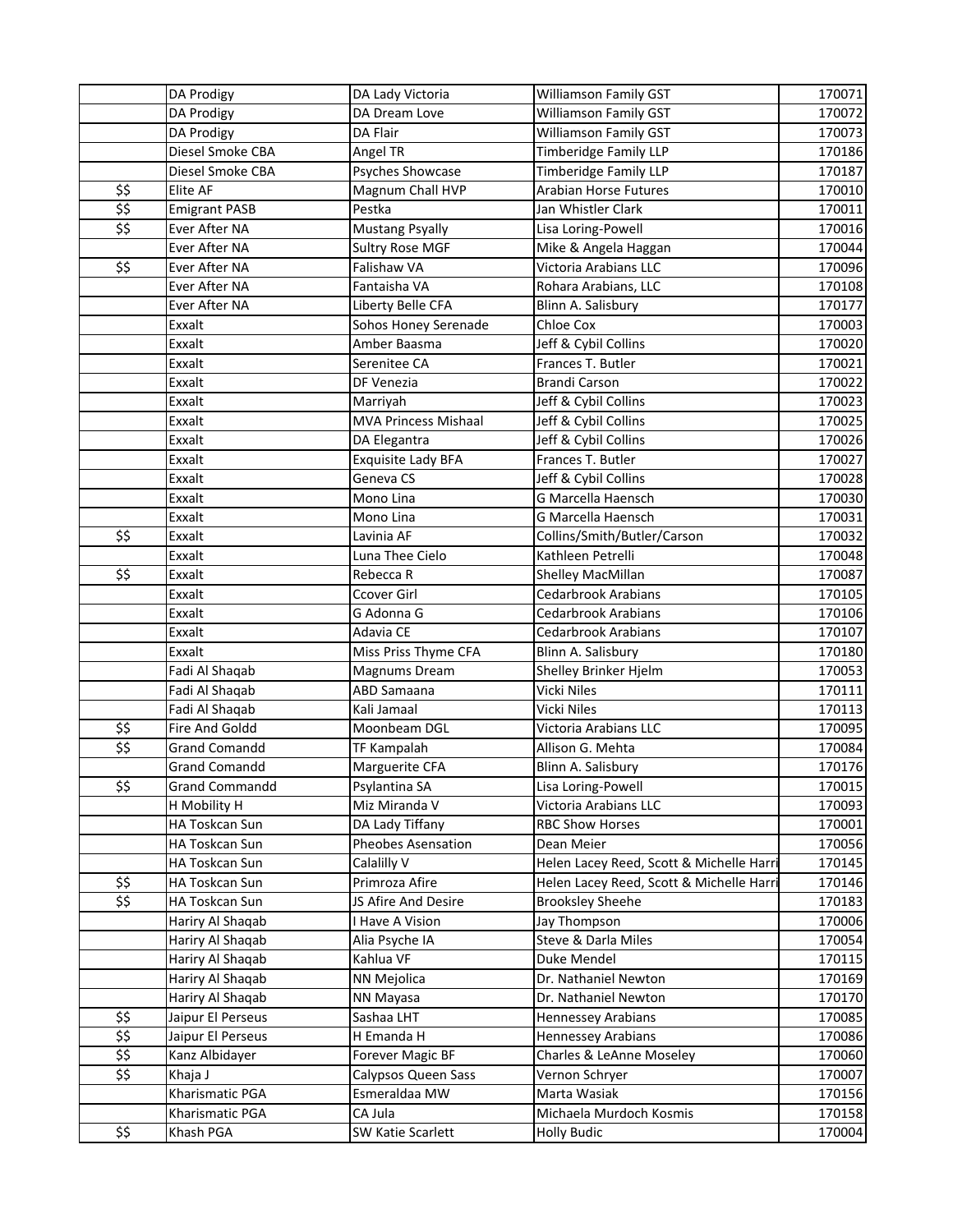|              | <b>KM Bugatti</b>       | Psierra PGA               | <b>Darrell Turner</b>               | 170009 |
|--------------|-------------------------|---------------------------|-------------------------------------|--------|
| \$\$         | <b>KM Bugatti</b>       | Koweta Karati             | Ellen Ketchum                       | 170014 |
|              | <b>KM Bugatti</b>       | Verset                    | Melessa Jenkins                     | 170103 |
|              | <b>KM Bugatti</b>       | Lotus Patrena             | Vicki Niles                         | 170112 |
|              | <b>KM Bugatti</b>       | VJ Nakita Bey             | Marcy Muscolo                       | 170116 |
| \$\$         | <b>KM Bugatti</b>       | Showtyme WCA              | <b>Blake Krohn</b>                  | 170122 |
|              | <b>KM Bugatti</b>       | May Dancer V              | Frank & Sara Chisholm               | 170134 |
| \$\$         | <b>KM Bugatti</b>       | Major Primadonna          | Kristi Waters                       | 170152 |
|              | <b>KM Bugatti</b>       | Isabella De Jamaal        | <b>Kristi Waters</b>                | 170153 |
|              | Life InTheFazt Lane     | O What A Temptaion        | Terri Sherman                       | 170157 |
|              | Majik Of Marwan         | Viveca O                  | Barbara Ann Banoff                  | 170040 |
| \$\$         | Majik Of Marwan         | PS Echos Jewel            | Barbara Ann Banoff                  | 170041 |
| \$\$         | Majik Of Marwan         | Juliana El Jamaal         | Barbara Ann Banoff                  | 170042 |
| \$\$         | Major Mac V             | MVA Rae Of Colours        | Horace Penny & Melinda Penny Canady | 170161 |
|              | Makeba                  | Atia Oone                 | Barbara Ann Banoff                  | 170036 |
|              | Makeba                  | <b>Marcs Miracle</b>      | Barbara Ann Banoff                  | 170037 |
| \$\$         | Marajj                  | <b>Visions Dawn SDA</b>   | Randy & Diane Alexander             | 170189 |
|              | Marhaabah               | Faithful CA               | Jeana Karlovich                     | 170002 |
| \$\$         | Marhaabah               | Mizpah Jadore             | Philip Blumenfield                  | 170050 |
| \$5          | Marwan Al Magnifficoo   | <b>Just Alluring CR</b>   | Mike & Angela Haggan                | 170045 |
| \$5          | Marwan Al Magnifficoo   | <b>BH Versaces Velvet</b> | Robert & Judith Burton              | 170046 |
| \$\$         | Miracle Of Marwan       | <b>THA Simply Martina</b> | Horace Penny & Melinda Penny Canady | 170160 |
|              | <b>ML Mostly Padron</b> | Verazes Sweetseranade     | Jeff & Cybil Collins                | 170024 |
|              | <b>ML Mostly Padron</b> | Mono Lina                 | G Marcella Haensch                  | 170033 |
|              | <b>ML Mostly Padron</b> | Mono Lina                 | <b>G Marcella Haensch</b>           | 170034 |
| \$\$         | <b>ML Mostly Padron</b> | Faaiza                    | Frances Butler & Brandi Carson      | 170035 |
|              | <b>ML Mostly Padron</b> | <b>KM Vitesse</b>         | Kentley Dean                        | 170057 |
| \$\$         | Montana Firenze         | <b>VBF A Paradise</b>     | Rohara Arabians, LLC                | 170109 |
| \$\$         | Monticello V            | Pia WB                    | Peri Tilghman                       | 170125 |
| \$\$         | PA Kid Khan             | <b>WGA Jullye Rose</b>    | William & Tracy Buglass             | 170018 |
| \$\$         | PA Kid Khan             | SW Magnumskarisma         | Charles & LeAnne Moseley            | 170061 |
|              | PA Kid Khan             | SC Saghira                | Tami Noftz                          | 170104 |
|              | PA Kid Khan             | PA Milleficent Always     | Frank & Sara Chisholm               | 170130 |
|              | PA Kid Khan             | PA Taleisin Always        | Frank & Sara Chisholm               | 170135 |
|              | PA Kid Khan             | JA Alamode                | Frank & Sara Chisholm               | 170136 |
|              | PA Kid Khan             | QH Bethesda               | V. Jacque Roszel                    | 170150 |
|              | PA Phoenix Kid          | DA Poise                  | Dr. Albert T. Gilpin                | 170013 |
| \$\$         | PA Phoenix Kid          | Al-Marah Temptingfame     | Shelley MacMillan                   | 170088 |
|              | PA Phoenix Kid          | Mystica KissOfMarwan      | Gregory A. Jacobs                   | 170117 |
| \$\$         | PA Phoenix Kid          | <b>French Kisses</b>      | Frank & Sara Chisholm               | 170128 |
|              | PA Phoenix Kid          | PA Meditation Always      | Frank & Sara Chisholm               | 170137 |
|              | PA Phoenix Kid          | RA April Rose             | Frank & Sara Chisholm               | 170140 |
|              | PA Phoenix Kid          | Marilyn V                 | Frank & Sara Chisholm               | 170141 |
|              | Patrriot                | Khalabrias Fhire          | <b>Blake Krohn</b>                  | 170119 |
|              | Patrriot                | LA Psychesiloette         | <b>Blake Krohn</b>                  | 170120 |
|              | Patrriot                | <b>Tosk Bey</b>           | <b>Blake Krohn</b>                  | 170121 |
|              | Petrus Carol            | Touch Of Drama            | Nichole Mesik & Aaron Nimmer        | 170172 |
|              | Petrus Carol            | Rohara Diva               | Nichole Mesik                       | 170173 |
| \$\$         | Pstrategy               | LC Misbehavin             | Rhonda Heldt                        | 170184 |
|              | Psytanium               | <b>BP Beyonce</b>         | Roland Williams                     | 170101 |
|              | Psytanium               | C Sade                    | Roland Williams                     | 170102 |
|              | Psytanium               | Psybella                  | Duke Mendel                         | 170114 |
| \$\$<br>\$\$ | <b>RGT Mozart</b>       | Rose Marie X              | Rick & Laura Gualt                  | 170148 |
|              | <b>RGT Mozart</b>       | <b>Bella Luce</b>         | Rick & Laura Gualt                  | 170149 |
|              | <b>RGT Mozart</b>       | Mikaela WA                | Rebecca & Sean West                 | 170166 |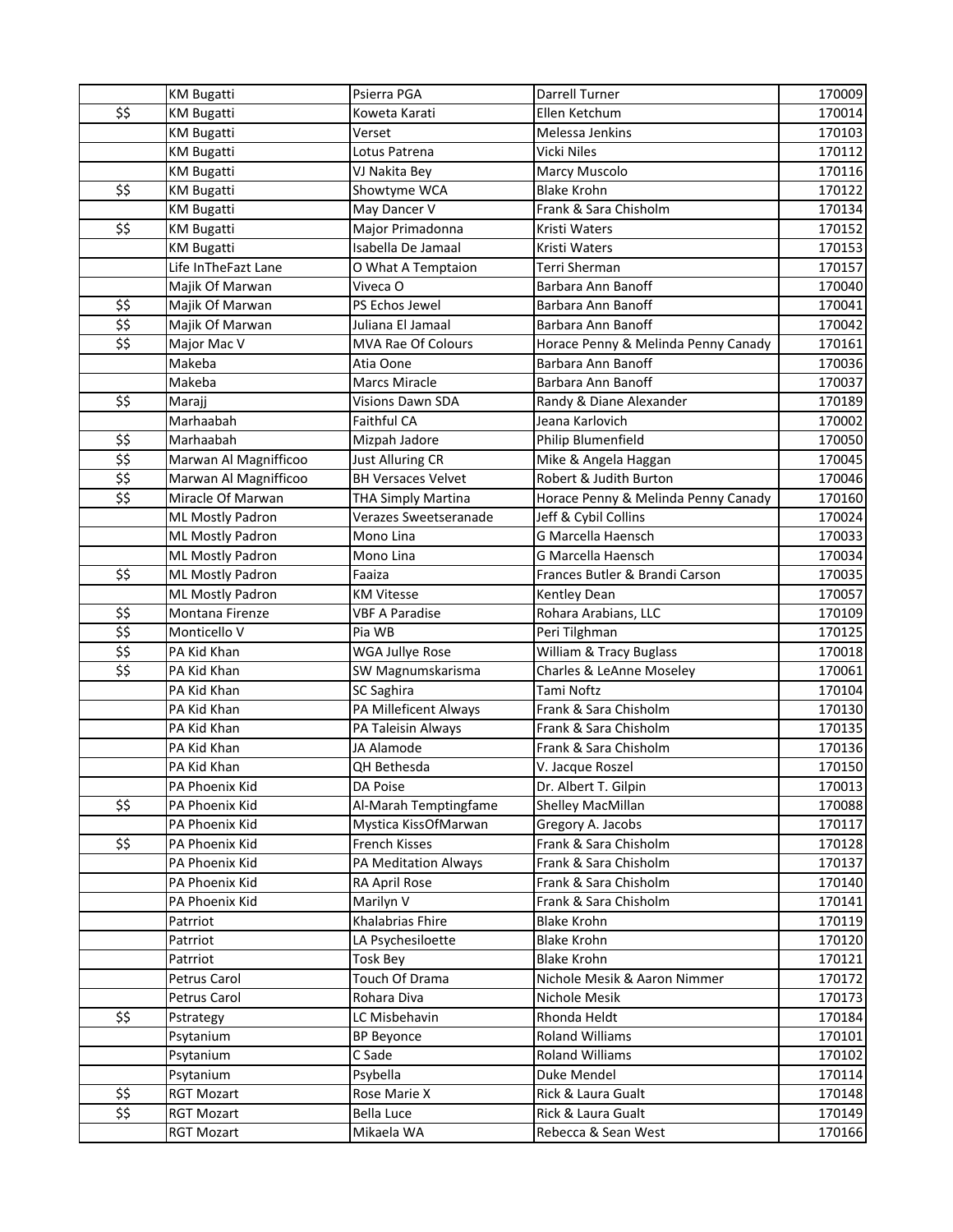| \$\$                                                  | Rohara Majician           | Psychedelechaa MO          | Barbara Ann Banoff         | 170038 |
|-------------------------------------------------------|---------------------------|----------------------------|----------------------------|--------|
| $\overline{\boldsymbol{\hat{z}}\boldsymbol{\hat{z}}}$ | Rohara Majician           | H Loren Gazsi H            | Barbara Ann Banoff         | 170039 |
| \$5                                                   | <b>SF Sir Real</b>        | <b>WG Baladancer</b>       | William & Tracy Buglass    | 170019 |
|                                                       | <b>SHF Silver Jubilee</b> | <b>SHF Miss Scarlet</b>    | C. Edward Davidson         | 170182 |
| \$\$                                                  | Soltire TO                | DA Satin Gold              | <b>Shannon Clark</b>       | 170100 |
| \$5                                                   | Soltire TO                | <b>CW Bustier</b>          | <b>Anne Devereux</b>       | 170167 |
| \$\$                                                  | Sundance Kid V            | PA Vinchenza Always        | Frank & Sara Chisholm      | 170126 |
| \$\$                                                  | Sundance Kid V            | Pamila                     | Frank & Sara Chisholm      | 170127 |
| \$\$                                                  | <b>SW Ovation</b>         | <b>Melanies Dream HH</b>   | Heidi Turner               | 170052 |
| $\overline{\boldsymbol{\hat{z}}\boldsymbol{\hat{z}}}$ | <b>SW Ovation</b>         | <b>Valentinos Penelope</b> | Randy Meyer                | 170175 |
|                                                       | Taj Of Rohan              | Mizpah Evening Rose        | Philip Blumenfield         | 170051 |
|                                                       | Taj Of Rohan              | <b>SA Miss Magnolia</b>    | Jennifer or Joel Kamentz   | 170154 |
|                                                       | Taj Of Rohan              | Indiah Of Rohan            | Jennifer or Joel Kamentz   | 170155 |
| \$\$                                                  | Tempezst                  | My Dream C                 | Nichole Mesik              | 170174 |
| \$5                                                   | TF Royal Shahbaz          | Kimora El Shawan RLG       | Connie Connell             | 170091 |
|                                                       | Truest                    | <b>RD Alotta Ambition</b>  | Jay Thompson               | 170005 |
| \$\$                                                  | Truest                    | <b>TF Sweet Vidalia</b>    | <b>Curtis Westley</b>      | 170074 |
|                                                       | Truest                    | Anastasiaa                 | <b>Manuel Durini</b>       | 170142 |
|                                                       | Trussardi                 | Falcon Myst BHF            | Darrell Turner             | 170008 |
|                                                       | Trussardi                 | DaVincis Starlet ORA       | Dean Meier                 | 170055 |
|                                                       | Trussardi                 | Magnums Valentine          | Nancy Gjerset              | 170089 |
|                                                       | Trussardi                 | Asil Joi                   | Nancy Gjerset              | 170090 |
|                                                       | Trussardi                 | Koweta Sonora              | Denni K. Mack              | 170097 |
|                                                       | Trussardi                 | MBF All About Fire         | Denni K. Mack              | 170098 |
|                                                       | Trussardi                 | PA Marisol Dancer          | Frank & Sara Chisholm      | 170133 |
|                                                       | Trussardi                 | PA Donoma                  | Frank & Sara Chisholm      | 170138 |
|                                                       | Trussardi                 | PA Amarosa Dancin          | Frank & Sara Chisholm      | 170139 |
|                                                       | Trussardi                 | Marlene Dietrich           | <b>ROJO Arabians</b>       | 170151 |
|                                                       | Trussardi                 | Miss Priss Thyme CFA       | Blinn A. Salisbury         | 170181 |
| \$\$                                                  | Vitorio TO                | Pearl Of Magnum GA         | Ken & Mary Scribner        | 170159 |
| \$\$                                                  | Vitorio TO                | Trunata El Jamaal Z        | Duke Mendel                | 170171 |
|                                                       | VJ Royal Heir             | Noble Grace                | Springwater Farms, LLC     | 170163 |
|                                                       | VJ Royal Heir             | <b>GSF Synchronize</b>     | Springwater Farms, LLC     | 170164 |
| \$\$                                                  | WC Ali Gazal              | Mahotah Lisa               | Holly Woods Dillin         | 170058 |
| \$\$                                                  | WC Ali Gazal              | Elygant Psyche TL          | Denni K. Mack              | 170099 |
| \$5                                                   | <b>WGA Beamer</b>         | Gianna J                   | William & Tracy Buglass    | 170017 |
| \$5                                                   | Wortex Kalliste           | H Ekzactly H               | S.A.R.L. Kalliste Arabians | 170029 |
| $\overline{\boldsymbol{\hat{z}}\boldsymbol{\hat{z}}}$ | Zakai                     | Monieta El Jamaal          | Dr. Nathaniel Newton       | 170168 |

| <b>Auction</b> | <b>Sire</b>        | Dam                      | Owner                       | Foal # |
|----------------|--------------------|--------------------------|-----------------------------|--------|
|                | A Jericho          | TF Psyches Shahme        | Dean Meier/Gene Reichardt   | 180012 |
|                | A Jericho          | <b>GR Katalina</b>       | Rohara Arabians, LLC        | 180036 |
|                | A Jericho          | Rohara Lady Marcquesa    | Rohara Arabians, LLC        | 180037 |
|                | A Jericho          | RK Izabella Chall        | Rohara Arabians, LLC        | 180038 |
|                | A Jericho          | <b>Bonne Chance TBA</b>  | Rohara Arabians, LLC        | 180039 |
|                | A Jericho          | Indianne Psylk           | Lank & Karen Havice         | 180053 |
| \$\$           | A Jericho          | Ellana AC                | Andrew & Christine Steffens | 180109 |
|                | Adonis GA          | Mahadevi O               | Robert Jankeki              | 180140 |
|                | Adonis GA          | CA Lady Parys            | Robert Jankeki              | 180141 |
|                | Adonis GA          | <b>NVF Casta Shaddo</b>  | Robert Jankeki              | 180142 |
|                | Adonis GA          | <b>PA Catniss</b>        | Jerry Jantzen               | 180143 |
|                | AJ Thee Luca       | <b>Melinas Dream LMA</b> | <b>Manuel Durini</b>        | 180138 |
|                | Always A Jullyen V | PA Makkena               | Richard & Andrea Martoglio  | 180033 |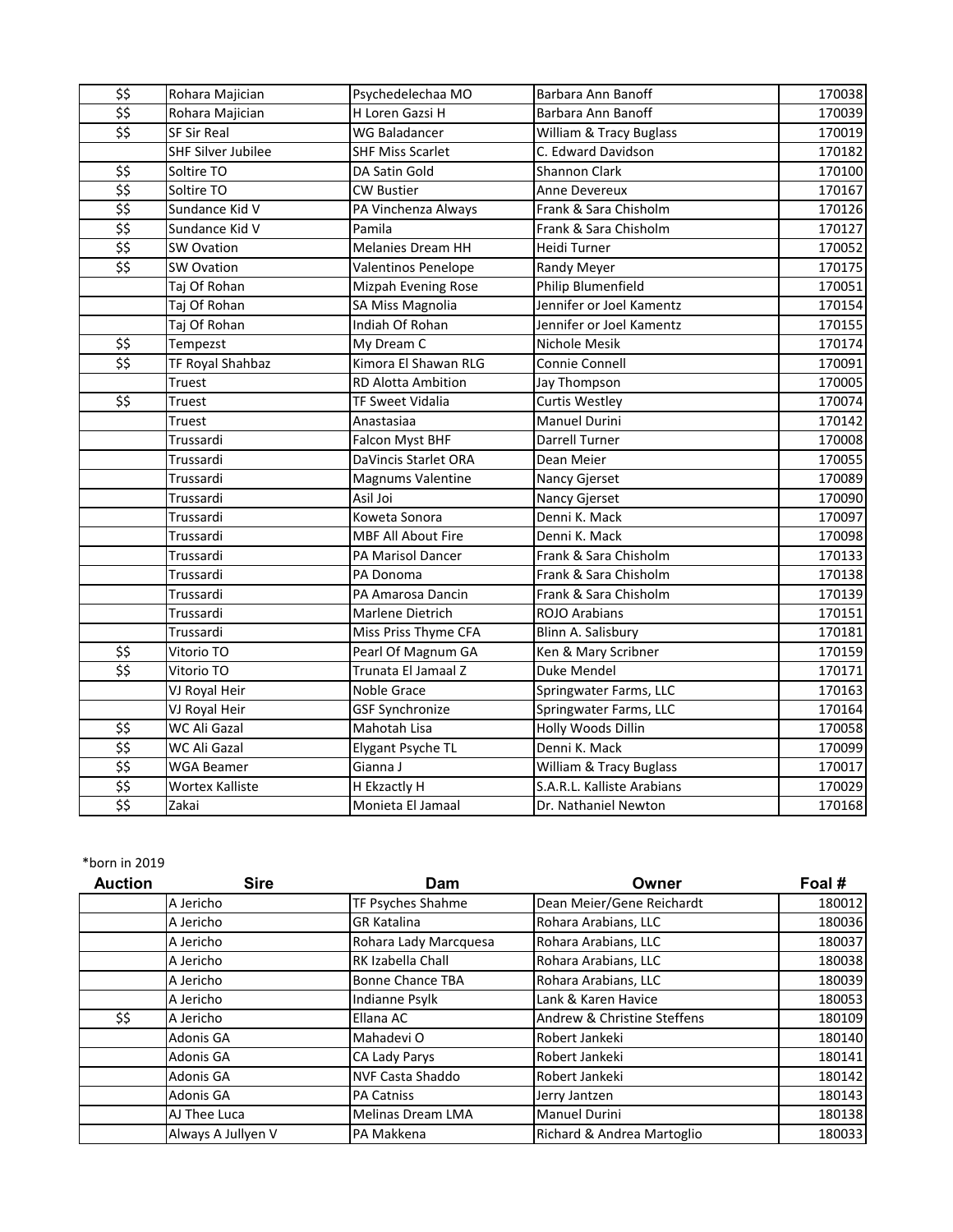| \$\$                                                  | Always A Jullyen V                     | PA Taylor Made             | George & Deborah Attwood                         | 180055           |
|-------------------------------------------------------|----------------------------------------|----------------------------|--------------------------------------------------|------------------|
|                                                       | Always A Jullyen V                     | Cassandra GA               | Frank or Sara Chisholm                           | 180071           |
|                                                       | Always A Jullyen V                     | PA Donoma                  | Frank or Sara Chisholm                           | 180072           |
|                                                       | Always A Jullyen V                     | PA Palitrinkka             | Frank or Sara Chisholm                           | 180073           |
| \$\$                                                  | Always A Jullyen V                     | PA Frenchtini              | Frank or Sara Chisholm                           | 180074           |
|                                                       | Always A Jullyen V                     | WC Alia                    | Holly Woods Dillin                               | 180101           |
|                                                       | Always A Jullyen V                     | My Khovergirl              | Charles or LeAnne Moseley                        | 180132           |
| \$\$                                                  | <b>Audacious PS</b>                    | Dakars Destinee            | Mary B. Cullipher                                | 180001           |
|                                                       | Authentic Ibn Nawaal                   | Gaia TF                    | Martha Skapof                                    | 180007           |
| \$\$                                                  | <b>Beloved Marcangelo</b>              | Gloriana TO                | <b>Darrell Tuner</b>                             | 180050           |
|                                                       | <b>Beloved Marcangelo</b>              | Jeff & Sybil Collins       | Jeff & Sybil Collins                             | 180125           |
|                                                       | <b>Beloved One NA</b>                  | Xxpectations               |                                                  | 180117           |
|                                                       | Beloved One NA                         | Marriyah                   | Jeff & Sybil Collins, Brandi Carson              | 180124           |
| $\overline{\boldsymbol{\hat{z}}\boldsymbol{\hat{z}}}$ | <b>CSP Grand Caymon</b>                | Zubrowka                   | Caryn Sappelli                                   | 180144           |
|                                                       | <b>CW Stallone</b>                     | <b>GP Gaishea Girl</b>     | Green Pastures Arabians Inc                      | 180031           |
|                                                       | DA Jivago                              | DA Evyan                   | Williamson Family GST                            | 180091           |
|                                                       | DA Jivago                              | DA Grace                   | Williamson Family GST                            | 180092           |
|                                                       | DA Jivago                              | DA Essence                 | Williamson Family GST                            | 180094           |
|                                                       | DA Jivago                              | DA Maxine                  | Williamson Family GST                            | 180095           |
|                                                       | DA Jivago                              | DA Maxima                  | Williamson Family GST                            | 180096           |
|                                                       | DA Jivago                              | DA Coquette                | Williamson Family GST                            | 180099           |
| \$\$                                                  | DA Maxin                               | DA Princessa               | Williamson Family GST                            | 180093           |
|                                                       | DA Maxin                               | DA Paola                   | Williamson Family GST                            | 180097           |
|                                                       | DA Maxin                               | DA Stella                  | <b>Williamson Family GST</b>                     | 180098           |
|                                                       | El Farid FWF                           | Zandai Om Noor             | Melissa Rulerson                                 | 180020           |
| \$\$                                                  | Elite AF                               | Kays Psylouette            | Barbara Adler                                    | 180025           |
|                                                       | Elite AF                               | Rohara Amage               | Barbara Adler                                    | 180026           |
|                                                       | Ever After NA                          | DM Jacaranda               | Rohara Arabians, LLC                             | 180040           |
|                                                       | Ever After NA                          | MFA Plumeria               | <b>Tracy Glover or Andy Gerdes</b>               | 180067           |
|                                                       | Exxalt                                 | Legacys Rose HVP           | <b>Glenn Garrett</b>                             | 180009           |
|                                                       | Exxalt                                 | <b>KFR Catania</b>         | <b>Glenn Garrett</b>                             | 180010           |
|                                                       | Exxalt                                 | Maya Shahmaal              | Glenn Garrett                                    | 180011           |
|                                                       | Exxalt                                 | GP Beyonce                 | Green Pastures Arabians Inc                      | 180032           |
| \$\$                                                  | Exxalt                                 | H Bella Bellezza H         | Suzann Vince                                     | 180066           |
|                                                       | Exxalt                                 | Marialle AC                | Andrew & Christine Steffens                      | 180111           |
|                                                       | Exxalt                                 | Adeela                     | Collins/Butler                                   | 180118           |
|                                                       | Exxalt                                 | Verazes Sweetseranade      |                                                  | 180119           |
|                                                       | Exxalt                                 | Ajmanna                    | <b>Brandi Carson</b>                             | 180120           |
|                                                       | Exxalt                                 | DF Venezia                 |                                                  | 180121           |
|                                                       | Exxalt                                 | Mono Lina                  | <b>Brandi Carson</b>                             | 180122           |
|                                                       | Exxalt                                 | Lavinia AF                 | Collins/Butler/Smith                             | 180123           |
|                                                       | Exxalt                                 | DA Elegantra               | Jeff & Sybil Collins                             | 180126           |
|                                                       | Exxalt                                 | DA Elegantra               | Jeff & Sybil Collins                             | 180127           |
|                                                       | Exxalt                                 | MVA Princess Mishaal       | Jeff & Sybil Collins                             | 180128           |
|                                                       | Exxalt                                 | Gevalia CA                 | Jeff & Sybil Collins, Sandra & James Smith       | 180129           |
| \$\$                                                  | Exxalt                                 | Geneva CS                  | Jeff Collins & James Smith                       | 180130           |
|                                                       | Exxalt                                 | Finetta PASB               | Marta Wasiak                                     | 180137           |
| \$\$<br>\$\$                                          | HA Toskcan Sun                         | JR Mata Harri              | Helen Reed/Scott & Michelle Harris               | 180042           |
| $\overline{\mathfrak{s}}$                             | Jaipur El Perseus<br>Jaipur El Perseus | H Emandila H<br>H Alexis H | Hennessey Arabian, LLC                           | 180114           |
|                                                       | Jaipur El Perseus                      | Sashaa LHT                 | Hennessey Arabian, LLC<br>Hennessey Arabian, LLC | 180115<br>180116 |
| \$\$                                                  | Kavalle MI                             | CCA Marleena               | Mary B. Cullipher                                | 180002           |
|                                                       | Kharismatic PGA                        | DA Khannah                 | <b>Boni Lavelle</b>                              | 180014           |
|                                                       | <b>KM Bugatti</b>                      | Monteleana                 | Laurie Taylor Graham                             | 180016           |
|                                                       | <b>KM Bugatti</b>                      | ZA Illumination            | Enrique Puron                                    | 180019           |
|                                                       |                                        |                            |                                                  |                  |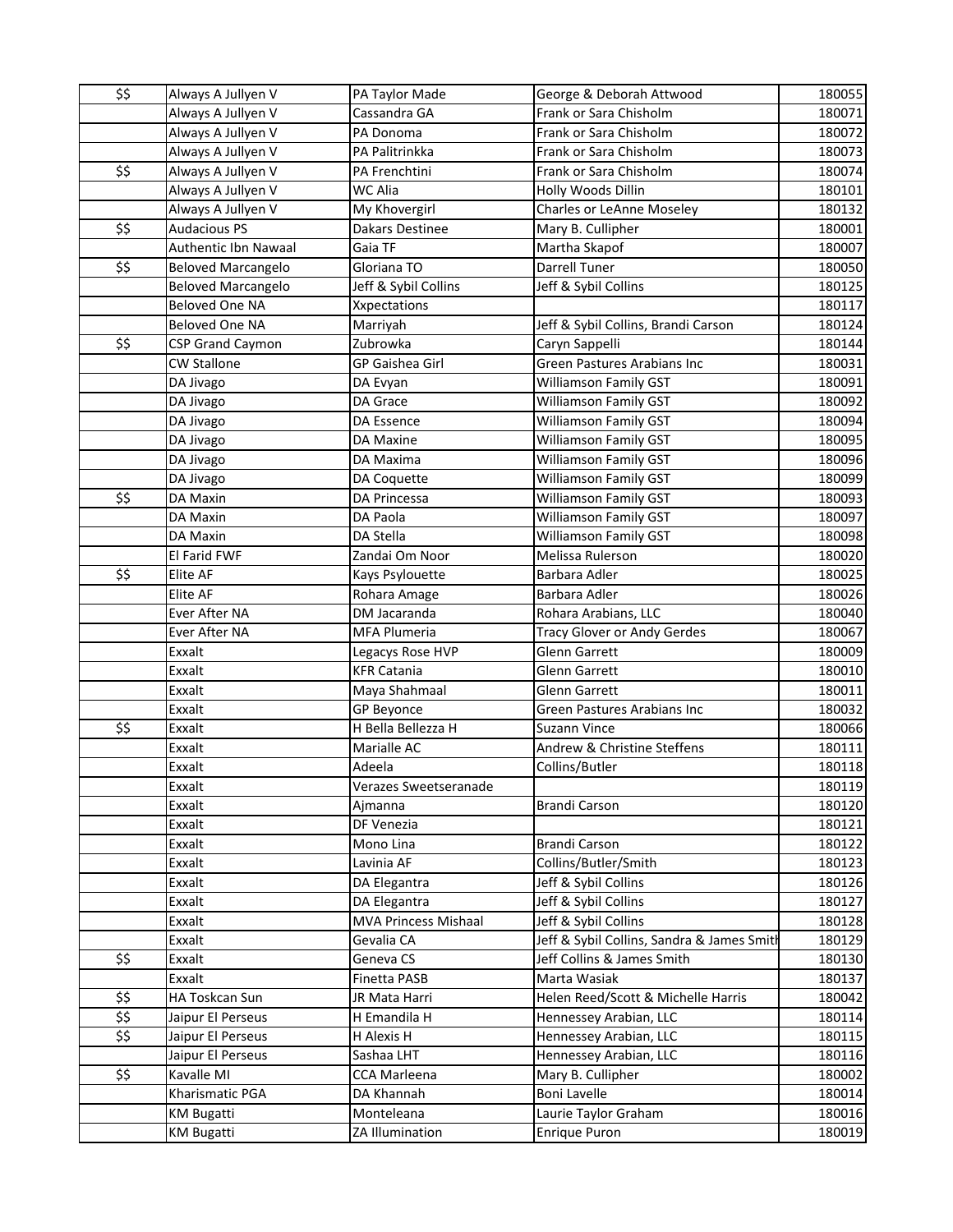|                                                       | <b>KM Bugatti</b>                | <b>BR Passionate</b>               | Zac & Lisa Powell                                | 180029           |
|-------------------------------------------------------|----------------------------------|------------------------------------|--------------------------------------------------|------------------|
|                                                       | <b>KM Bugatti</b>                | Prissy Palooza                     | Jill K. Nelson                                   | 180034           |
|                                                       | <b>KM Bugatti</b>                | RH Inat                            | Jessie Szymanski-Hoag                            | 180035           |
|                                                       | <b>KM Bugatti</b>                | Aristokayte                        | Michael or Indira Van Handel                     | 180054           |
|                                                       | <b>KM Bugatti</b>                | May Dancer V                       | Frank or Sara Chisholm                           | 180069           |
| \$\$                                                  | <b>KM Bugatti</b>                | Verazs Love Song                   | <b>Brandi Carson</b>                             | 180131           |
|                                                       | <b>KM Bugatti</b>                | <b>Bella Satinata</b>              | Dean Meier                                       | 180135           |
|                                                       | <b>KM Bugatti</b>                | <b>Bailamos LOA</b>                | Rosey Moreno-Jones                               | 180145           |
| \$\$                                                  | Magnum Psyche                    | DA Prada                           | Victoria Arabians                                | 180061           |
|                                                       | Majik Of Marwan                  | <b>TA Elena</b>                    | <b>Granger Durdin</b>                            | 180043           |
| $\overline{\boldsymbol{\hat{z}}\boldsymbol{\hat{z}}}$ | Makeba                           | Atia Oone                          | Barbara Ann Banoff                               | 180058           |
|                                                       | Mamage                           | LBC Noble Spirit                   | Victoria Arabians                                | 180062           |
|                                                       | Marajj                           | Forever Magic BF                   | Mike & Angela Haggan                             | 180052           |
|                                                       | Marco Ali                        | Allegra Versace                    | <b>Bryon Reubens</b>                             | 180057           |
|                                                       | Marco Ali                        | Miss Staar AC                      | Andrew & Christine Steffens                      | 180112           |
|                                                       | Marco Ali                        | Davincis Starlet ORA               | Dean Meier                                       | 180134           |
| \$\$                                                  | Marhaabah                        | Koweta Sferra                      | Mary B. Cullipher                                | 180003           |
| \$\$                                                  | Marhaabah                        | Precious Love LA                   | Robert Williams/John Brown                       | 180030           |
| \$\$                                                  | Marwan Al Magnifficoo            | Monastiri Nassima                  | Nathaniel Newton, DVM                            | 180017           |
| \$5                                                   | Marwan Al Magnifficoo            | SW Magnums Karisma                 | Charles or LeAnne Moseley                        | 180133           |
| \$5                                                   | Montana Firenze                  | <b>WS Aurrora</b>                  | Bertha L. Proctor                                | 180047           |
| \$\$                                                  | Monticello V                     | Pocheska                           | Cynthia L. Smith                                 | 180027           |
|                                                       | Monticello V                     | WC Sasha                           | Holly Woods Dillin                               | 180102           |
| \$\$                                                  | Nofal NK                         | Love At Firstcyte AC               | Andrew & Christine Steffens                      | 180110           |
| \$\$                                                  | PA Kid Khan                      | DA Charisma                        | Frank or Sara Chisholm                           | 180075           |
|                                                       | PA Kid Khan                      | JA Alamode                         | Frank or Sara Chisholm                           | 180076           |
|                                                       | PA Kid Khan                      | PA Taleisin Always                 | Frank or Sara Chisholm                           | 180077           |
|                                                       | PA Kid Khan                      | PA Real Laurel                     | Frank or Sara Chisholm                           | 180078           |
| \$\$                                                  | PA Kid Khan                      | PA Mirabella                       | Frank or Sara Chisholm                           | 180079           |
|                                                       | PA Kid Khan                      | Pia WB                             | Frank or Sara Chisholm                           | 180080           |
| \$\$                                                  | PA Kid Khan                      | DA Poise                           | <b>William Buglass</b>                           | 180090           |
|                                                       | PA Phoenix Kid                   | <b>KM Vitesse</b>                  | Kentley Dean                                     | 180015           |
|                                                       | PA Phoenix Kid                   | Mystica Kissof Marwan              | Greg Jacobs                                      | 180021           |
|                                                       | PA Phoenix Kid                   | Allesia TRF                        | Greg Jacobs                                      | 180022           |
|                                                       | PA Phoenix Kid                   | Grace Kelley                       | Cynthia L. Smith                                 | 180028           |
| \$\$                                                  | PA Phoenix Kid                   | Fiorenza VA                        | Victoria Arabians                                | 180063           |
|                                                       | PA Phoenix Kid                   | <b>French Kisses</b>               | Frank or Sara Chisholm                           | 180081           |
|                                                       | PA Phoenix Kid                   | Marilyn V                          | Frank or Sara Chisholm                           | 180082           |
|                                                       | PA Phoenix Kid                   | Dreams Of Gold                     | Frank or Sara Chisholm                           | 180083           |
|                                                       | PA Phoenix Kid                   | PA Meditation Always               | Frank or Sara Chisholm                           | 180084           |
|                                                       | PA Phoenix Kid<br>PA Phoenix Kid | PA Vinchenza Always                | Frank or Sara Chisholm<br>Frank or Sara Chisholm | 180085           |
|                                                       | PA Phoenix Kid                   | PA Milleficent Always<br>Kharrissa | Frank or Sara Chisholm                           | 180086<br>180087 |
| \$\$                                                  | PA Phoenix Kid                   | <b>WGA Always A Rose</b>           | <b>William Buglass</b>                           | 180089           |
| \$\$                                                  | Possesion PGA                    | PA Cassara Dancer                  | Nanette P. Harley                                | 180004           |
| \$\$                                                  | Possesion PGA                    | Ruby LA                            | Vernon Schryer                                   | 180018           |
|                                                       | Possesion PGA                    | PA Real Moxie                      | River Oaks Farm LLC                              | 180045           |
|                                                       | Possesion PGA                    | PA Madiera Dancin                  | River Oaks Farm LLC                              | 180046           |
|                                                       | Possesion PGA                    | Millaysia                          | Maggie Souders                                   | 180139           |
| \$\$                                                  | Prince Michael MPE               | <b>HF Magnum Luna</b>              | Karin McMurtrie                                  | 180056           |
|                                                       | Psytanium                        | <b>BH Versaces Velvet</b>          | Robert or Judith Burton IV                       | 180008           |
|                                                       | Psytanium                        | <b>MD Gahdeer</b>                  | Wade Hill & Roland Williams                      | 180136           |
| \$\$                                                  | Qadar Nadir Samar                | DA Satin Gold                      | Christian Cook                                   | 180106           |
|                                                       | <b>RGT Mozart</b>                | Vera Wang                          | Melessa Jenkins                                  | 180023           |
|                                                       | Royal Asad                       | PA Marisol Dancer                  | Frank or Sara Chisholm                           | 180070           |
|                                                       |                                  |                                    |                                                  |                  |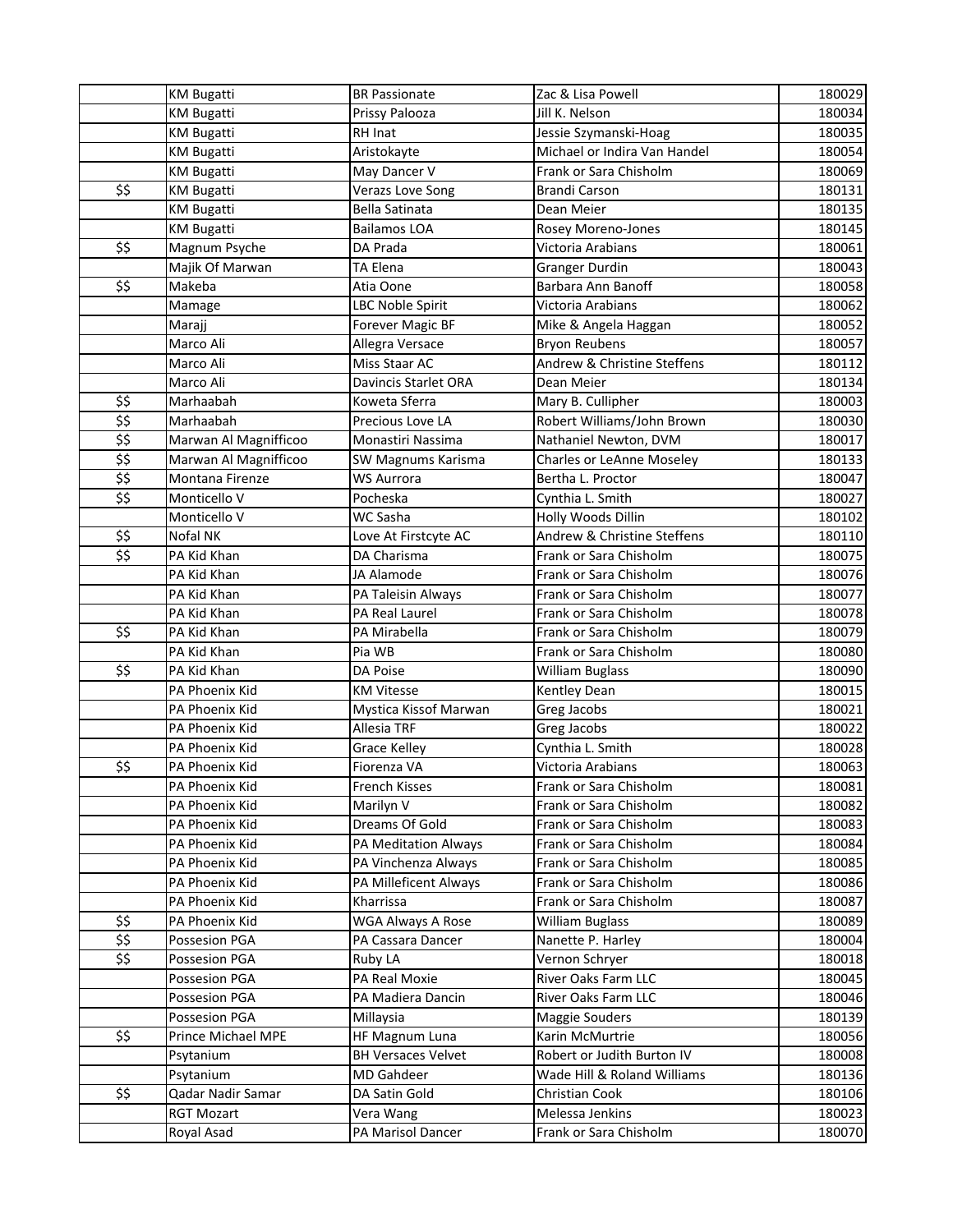|      | Royal Asad                | <b>RD</b> Enzarra         | Hennessey Arabian, LLC      | 180113 |
|------|---------------------------|---------------------------|-----------------------------|--------|
|      | Scapa                     | TF Kampalah               | Allison G. Mehta            | 180005 |
|      | <b>SHF Silver Jubilee</b> | <b>SHF Miss Scarlet</b>   | C. Edward Davidson          | 180024 |
| \$\$ | Sir Charmed FF            | Koweta Sonatina           | Denni K. Mack               | 180064 |
|      | <b>SM Azraff</b>          | Chantilly Ice AAM         | Rohara Arabians, LLC        | 180041 |
| \$\$ | <b>SW Ovation</b>         | <b>MS Chaladdinn HH</b>   | Heidi Turner                | 180107 |
|      | <b>SW Ovation</b>         | Sadka                     | Heidi Turner                | 180108 |
|      | Taj Of Rohan              | <b>Bint Chall CE</b>      | Barbara Ann Banoff          | 180059 |
|      | Tai Of Rohan              | Juliana El Jamaal BF      | Barbara Ann Banoff          | 180060 |
|      | Tempezst                  | <b>KM Luciana</b>         | Patricia Hawkins            | 180048 |
| \$\$ | Truest                    | PA Amarosa Dancin         | Frank or Sara Chisholm      | 180068 |
| \$\$ | Trussardi                 | <b>MBF All About Fire</b> | Shelley MacMillan           | 180006 |
|      | Ver-Rhette                | Bella Perlina             | Rob Bick & Caralyn Schroter | 180044 |
|      | <b>Versaces Chance</b>    | <b>Versaces Promise</b>   | Joseph or Maribeth Mora     | 180049 |
|      | WC Ali Gazal              | WC Psynderella            | Holly Woods Dillin          | 180100 |
|      | WC Ali Gazal              | TA Cheyenne               | Holly Woods Dillin          | 180103 |
|      | WC Ali Gazal              | WC Elegance               | Holly Woods Dillin          | 180104 |
| \$\$ | WC Ali Gazal              | WC Lady Bey Dakhara       | Holly Woods Dillin          | 180105 |
| \$\$ | <b>Wortex Kalliste</b>    | AM Dazzling Carina        | Denni K. Mack               | 180065 |
| \$\$ | Zakai                     | Mariabella GH             | Claudia A. Hohn             | 180088 |
|      | Zefyr                     | Khalico J                 | <b>Boni Lavelle</b>         | 180013 |

| <b>Auction</b>                                              | <b>Sire</b>                  | Dam                         | Owner                          | Foal # |
|-------------------------------------------------------------|------------------------------|-----------------------------|--------------------------------|--------|
|                                                             | A Jericho                    | Showkayce Magnolia          | Les Sichini/Rohara             | 190069 |
|                                                             | A Jericho                    | Psyches Legacy              | Roxann Hart                    | 190070 |
| \$\$                                                        | AJ Thee Luca                 | H Entrique H                | <b>Hennessey Arabians</b>      | 190037 |
|                                                             | Always A Jullyen V           | PA Palitrinkka              | Maggie Souders                 | 190009 |
|                                                             | Always A Jullyen V           | WC Ciao Bella               | Holly Woods Dillin             | 190083 |
|                                                             | Always A Jullyen V           | <b>WC Ciao Bella</b>        | Holly Woods Dillin             | 190084 |
|                                                             | Always A Jullyen V           | WC Alia                     | Holly Woods Dillin             | 190085 |
| \$\$                                                        | Anduril Of Rohan             | Legacy Of Pashahn           | Renee R. Pelzman               | 190036 |
| \$\$                                                        | Artemas                      | <b>Just Alluring CR</b>     | Michael Haggan                 | 190002 |
| \$\$                                                        | <b>ASA Scandalous Affair</b> | <b>ASA Midnight Lucille</b> | James Blevins & Kim Butler     | 190089 |
| $\overline{\mathfrak{s}}$                                   | Authentic Ibn Nawaal         | Luna Thee Cielo             | Kleio Arabians LLC             | 190031 |
| \$\$                                                        | <b>Baha AA</b>               | Kousabella                  | Charlene L. Strong             | 190094 |
| \$\$                                                        | <b>Beloved Call To Glory</b> | Falcon Myst BHF             | <b>Darrell Turner</b>          | 190018 |
| \$\$                                                        | <b>Bey Ambition</b>          | RJM Fathyma                 | Crystal Sousa                  | 190015 |
| $\overline{\mathfrak{s}}$                                   | Coltrane                     | <b>MD Roulette</b>          | Lori Conway                    | 190005 |
|                                                             | Coltrane                     | <b>ROL Fire Mist</b>        | Lori Conway                    | 190006 |
|                                                             | <b>Coltrane SS</b>           | DA Lady Tiffany             | <b>RBC Show Horses</b>         | 190043 |
|                                                             | Coltrane SS                  | <b>Feeling Lucky</b>        | James Blevins & Kim Butler     | 190088 |
|                                                             | Conquest BR                  | <b>Bella Satinata</b>       | Dean Meier                     | 190024 |
|                                                             | Conquest BR                  | <b>Eclips KA</b>            | Roxann Hart                    | 190071 |
| \$\$                                                        | DA Jivago                    | Emma HA                     | Lindsay Adams                  | 190048 |
| \$\$                                                        | Delacroixx                   | <b>Elle Versace</b>         | Angela Haggan                  | 190003 |
| \$\$                                                        | Delacroixx                   | TF Sweet Georigiabrown      | <b>Allison Mehta</b>           | 190093 |
| \$\$                                                        | <b>EKS Alihandro</b>         | Promonahde                  | Duke Mendel                    | 190028 |
|                                                             | <b>EKS Alihandro</b>         | <b>GP Beyonce</b>           | GP Arabians & Colleen Cozzetto | 190035 |
|                                                             | <b>EKS Alihandro</b>         | Christiana AC               | Andrew & Christine Steffens    | 190098 |
| \$\$                                                        | <b>El Farid FWF</b>          | WS Amirat Al Riyah          | Melissa & Matthew Raulerson    | 190049 |
| $\overline{\boldsymbol{\mathsf{S}}\boldsymbol{\mathsf{S}}}$ | <b>Elite AF</b>              | <b>Colours Truthitude</b>   | Claudia A. Hohn                | 190097 |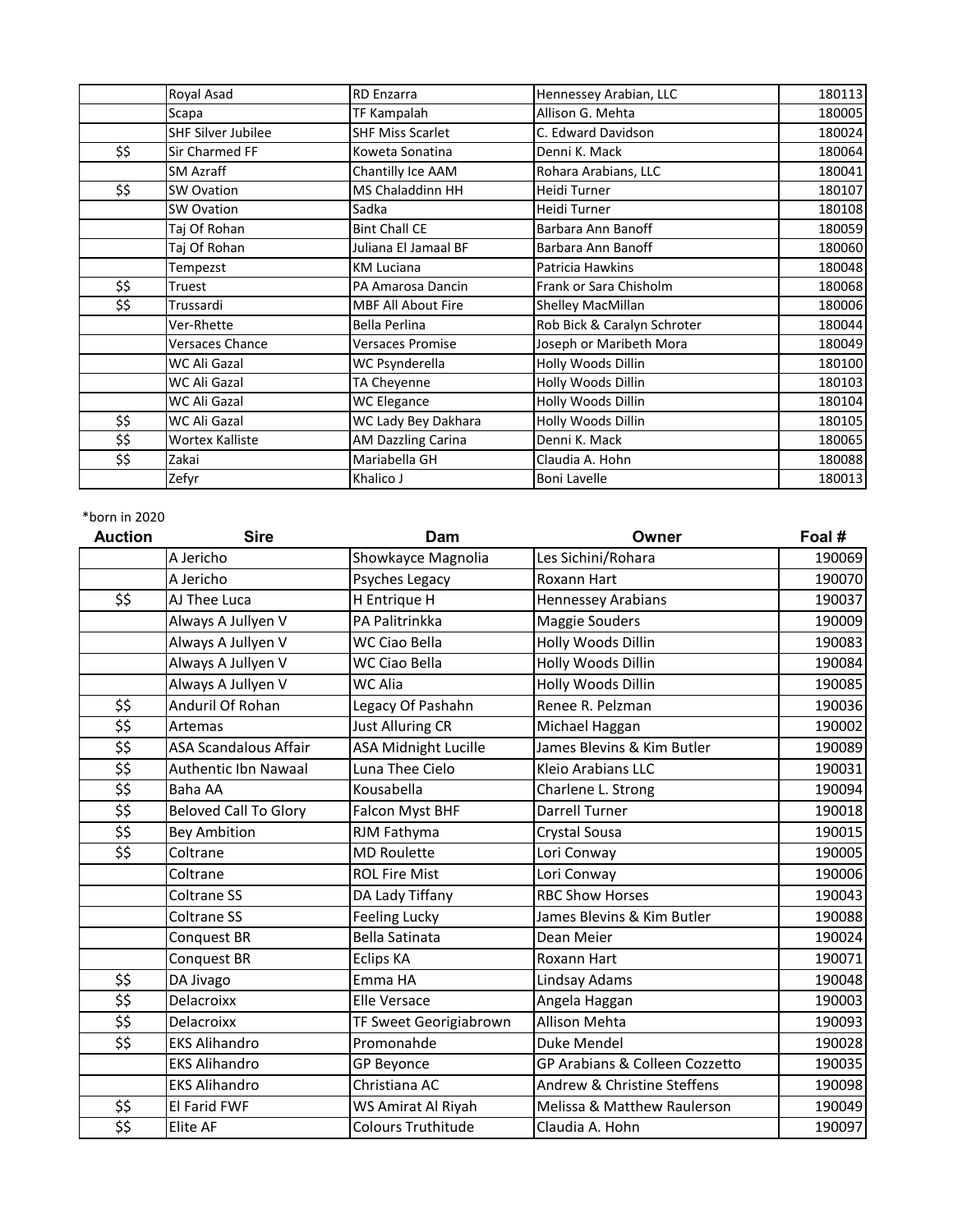| \$\$                      | Exxalt               | Zendaya AF                  | Duke Mendel                          | 190027 |
|---------------------------|----------------------|-----------------------------|--------------------------------------|--------|
|                           | Exxalt               | <b>TF Enyah</b>             | Green Pasture & Ascent Arabians      | 190033 |
|                           | Exxalt               | MA Sonata                   | GP Arabians & Colleen Cozzetto       | 190034 |
|                           | Exxalt               | <b>MVA Princess Mishaal</b> | Jeff & Sybill Collins                | 190060 |
|                           | Exxalt               | Porsylenia                  | Jeff & Sybill Collins                | 190061 |
|                           | Exxalt               | Gevalia CS                  | Collins/Smith                        | 190062 |
|                           | Exxalt               | Geneva CS                   | Collins/Smith                        | 190063 |
|                           | Exxalt               | Amer Baasma                 | Jeff & Sybill Collins                | 190064 |
|                           | Exxalt               | LF Triumphant Star          | Collins/Smith/Butler                 | 190065 |
|                           | Exxalt               | Verazs Sweetserenade        | Jeff & Sybill Collins                | 190066 |
|                           | Exxalt               | Ellara El Ludjin            | Al Jood Stud                         | 190105 |
| \$\$                      | Farid El Halim       | <b>Empress Dakara</b>       | Ken or Mary Scribner                 | 190106 |
| \$\$                      | Fiona VA             | Fiona VA                    | Crystal Sousa                        | 190016 |
|                           | Fire And Goldd       | Moonbeam DGL                | Victoria Arabians, LLC               | 190057 |
| \$\$                      | FS Mateo             | F Pinnacle F                | <b>Hennessey Arabians</b>            | 190040 |
| $\overline{\mathfrak{s}}$ | HA Toskcan Sun       | Primroza Afire              | <b>Helen Lacey Reed</b>              | 190023 |
| \$\$                      | HA Toskcan Sun       | MD Chardonnay               | Dean Meier                           | 190025 |
|                           | Ibn Farid            | Mizpah Evening Rose         | Philip Blumenfield                   | 190004 |
|                           | Ibn Farid            | Sashaa LHT                  | <b>Hennessey Arabians</b>            | 190038 |
| \$\$                      | Ibn Farid            | PA Pasha                    | Roxann Hart                          | 190072 |
|                           | Ibn Raad             | <b>SHF Southern Charm</b>   | C. Edward Davidson, DVM              | 190099 |
|                           | Infinite Justice     | Miss Parys                  | Shelley Brinkert-Hjelm & Vicki Niles | 190014 |
|                           | Kharismatic PGA      | PA Maranda Always           | Victoria Arabians, LLC               | 190059 |
|                           | <b>KM Bugatti</b>    | Sweet Saphire V             | James Blevins & Kim Butler           | 190087 |
|                           | Life Inthe Fazt Lane | <b>Bombshell VA</b>         | Victoria Arabians, LLC               | 190055 |
|                           | Life Inthe Fazt Lane | Miz Shocwave VA             | Victoria Arabians, LLC               | 190058 |
| \$\$                      | Life Inthe Fazt Lane | Jade Jagger LB              | Amazing Horsewoman                   | 190092 |
|                           | Man About Vegaz VA   | Miz Miranda V               | Victoria Arabians, LLC               | 190054 |
|                           | Man About Vegaz VA   | Ring Of Fire VA             | Victoria Arabians, LLC               | 190056 |
| \$\$                      | Marajh KA            | Jazella FA                  | Al Jood Stud                         | 190104 |
|                           | Marhaabah            | Romanaa Shai                | <b>Kimberly Phillips</b>             | 190091 |
|                           | PA Kid Khan          | Millaysia                   | Maggie Souders                       | 190008 |
|                           | PA Kid Khan          | PA Frenchtini               | River Oaks Farm, LLC                 | 190011 |
|                           | PA Kid Khan          | Confettie                   | Zac or Lisa Powell                   | 190017 |
|                           | PA Kid Khan          | DA Charisma                 | Kentley Dean                         | 190041 |
|                           | PA Kid Khan          | PA Meditation Always        | <b>RBC Show Horses</b>               | 190044 |
|                           | PA Kid Khan          | DA Poise                    | William & Tracy Buglass              | 190050 |
|                           | PA Kid Khan          | PA Milleficent Always       | William & Tracy Buglass              | 190051 |
| \$\$                      | PA Kid Khan          | WGA Jullye Rose             | <b>William Buglass</b>               | 190052 |
| \$\$                      | PA Kid Khan          | French Kisses               | Frank & Sara Chisholm                | 190073 |
|                           | PA Kid Khan          | PA Mirabella                | Frank & Sara Chisholm                | 190078 |
|                           | PA Kid Khan          | Cassandra GA                | Frank & Sara Chisholm                | 190079 |
|                           | PA KId Khan          | Marilyn V                   | Frank & Sara Chisholm                | 190080 |
|                           | PA Kid Khan          | Fawzieh                     | <b>Braden Davidson</b>               | 190101 |
| \$\$                      | PA McKoy             | Trulena                     | McLamb V Arabian Farm & Grace Zyla   | 190020 |
| \$\$                      | PA Milao Kid         | Dream Mosheen               | Lindsay Adams                        | 190046 |
|                           | PA Phoenix Kid       | Allesia TRF                 | Greg Jacobs                          | 190007 |
|                           | PA Phoenix Kid       | JA Once Uponatime           | <b>Alison Garies</b>                 | 190026 |
| \$\$                      | PA Phoenix Kid       | PA Taleisin Always          | Lindsay Adams                        | 190047 |
|                           | PA Phoenix Kid       | Kharrissa                   | Mike & Nicci Walkdshcmidt            | 190110 |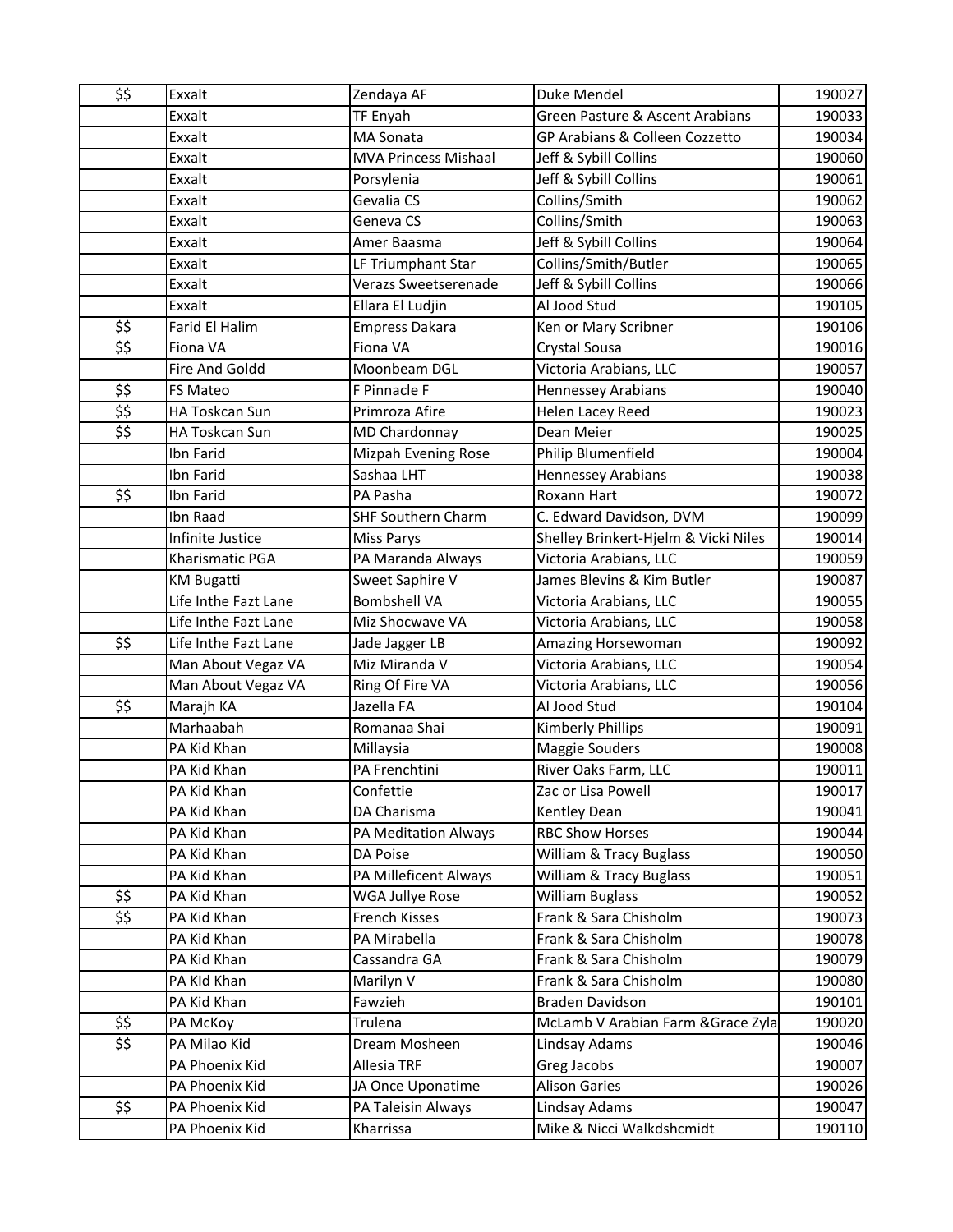| \$\$                      | Patrriot             | Toskette                | <b>Krohn Arabians</b>           | 190029 |
|---------------------------|----------------------|-------------------------|---------------------------------|--------|
| \$\$                      | Patrriot             | Alexia Afire            | <b>Krohn Arabians</b>           | 190030 |
| \$\$                      | Possesion PGA        | PA Cassara Dancer       | Nannette P. Harley              | 190022 |
|                           | Possesion PGA        | DA Paola                | <b>RBC Show Horses</b>          | 190045 |
|                           | Possesion PGA        | May Dancer V            | Frank & Sara Chisholm           | 190077 |
|                           | Possesion PGA        | A Graceful Dancer       | <b>Braden Davidson</b>          | 190102 |
| \$\$                      | Psytanium            | S Thee Ballerina        | Angela Haggan                   | 190001 |
| \$\$                      | Qadar Nadir Samar    | <b>Infinity Shehaad</b> | Infinity Egyptian Stud, LLC     | 190068 |
| \$\$                      | Qadar Nadir Samar    | HA Richteous Imperial   | James D. Harvey                 | 190090 |
| \$\$                      | Rehan Al Shahania    | Princess Pstyna M       | Scott Walker                    | 190013 |
| \$\$                      | Rehan Al Shahania    | <b>GP Fine Tiffany</b>  | Green Pasture & Ascent Arabians | 190032 |
| \$5                       | Royal Asad           | PA Alessandra Dancer    | Frank & Sara Chisholm           | 190074 |
| \$\$                      | Seef Al Shahania     | Evoque                  | Scott Walker                    | 190012 |
| $\overline{\mathfrak{s}}$ | <b>SF Sir Real</b>   | PA Amarosa Dancing      | Frank & Sara Chisholm           | 190075 |
| \$\$                      | <b>SHF Shilveree</b> | <b>SHF Crimson Rose</b> | C. Edward Davidson, DVM         | 190100 |
| \$\$                      | <b>SM Azraff</b>     | Gazelle MFA             | Ken & Mary Scribner             | 190096 |
| \$\$                      | <b>SM Azraff</b>     | Liberty Belle CFA       | <b>Buddy Salisbury</b>          | 190108 |
| \$\$                      | Stival               | Alegoria PASB           | <b>Hennessey Arabians</b>       | 190039 |
| \$\$                      | Sultan GK            | Majjesta                | Marsha Thompson                 | 190081 |
|                           | Sultan GK            | <b>MD Mirka</b>         | Manuel Durini                   | 190103 |
| $\overline{\mathfrak{s}}$ | Sundance Kid V       | RA April Rose           | Frank & Sara Chisholm           | 190076 |
| \$\$                      | <b>SW Ovation</b>    | Amirat Al Yakout        | Augusta Hammock                 | 190021 |
| $\overline{\mathfrak{s}}$ | Tempezst             | Koweta Allelujah        | Nichole Mesik                   | 190010 |
| \$\$                      | Trussardi            | Semper Filia TO         | <b>Darrell Turner</b>           | 190019 |
| \$\$                      | Trussardi            | Rebecca R               | Shelley MacMillan               | 190109 |
| \$5                       | Ver-Rhettee          | Aimees Magnum HMF       | Judy Crisp & Bill Connor        | 190095 |
| \$\$                      | Vitorio TO           | <b>BH Velvet Angel</b>  | Robert or Judith Burton         | 190042 |
| \$\$                      | Vitorio TO           | Liberty Belle CFA       | <b>Buddy Salisbury</b>          | 190107 |
| \$\$                      | WC Ali Gazal         | Psymone                 | Holly Woods Dillin              | 190082 |
|                           | WC Ali Gazal         | Ursa SRA                | Holly Woods Dillin              | 190086 |
| \$\$                      | <b>WGA Beamer</b>    | Gianna J                | <b>William Buglass</b>          | 190053 |
| \$\$                      | Zefyr                | Mijjestik               | Lea Whitis                      | 190067 |

| <b>Auction</b> | <b>Sire</b>          | Dam                  | Owner                   | Foal # |
|----------------|----------------------|----------------------|-------------------------|--------|
|                | Adonis GA            | Pretentiouss         | Ann Gauntlett           | 200096 |
|                | Adonis GA            | Pogroms Fantasia RKA | Ann Gauntlett           | 200097 |
| \$\$           | AJ Thee Luca         | H Fortina H          | Hennessey Arabians, LLC | 200052 |
| \$\$           | Always A Jullyen V   | Dream Mosheen        | Lindsay Adams           | 200032 |
| \$\$           | Always A Jullyen V   | MVA Talgatti         | Marcy Muscolo           | 200041 |
| \$\$           | Always A Jullyen V   | PA Mirabella         | Frank & Sara Chisholm   | 200073 |
| \$\$           | Artemas GA           | Overlook Jezebel     | Green Pasture Arabians  | 200118 |
| \$\$           | Bahaa AA             | DA Allure            | Kyle Hulsey             | 200098 |
| \$\$           | <b>Basilio CS</b>    | SW Katie Scarlett    | <b>Holly Budic</b>      | 200040 |
|                | <b>Bey Ambition</b>  | SAS Kharma           | Jill Nelson             | 200003 |
|                | <b>Black Daniels</b> | DA Lady Tiffany      | <b>RBC Show Horses</b>  | 200012 |
|                | Botswana             | Deyzi Ameera         | Allison Mehta           | 200065 |
| \$\$           | Botswana             | TF Eleganzah         | Allison Mehta           | 200067 |
| \$\$           | Botswana             | Kalijja MWA          | Allison Mehta           | 200068 |
| \$\$           | CA Hermoso           | PA Alessandra Dancer | Frank & Sara Chisholm   | 200070 |
| \$\$           | CA Hermoso           | Pia WB               | Frank & Sara Chisholm   | 200076 |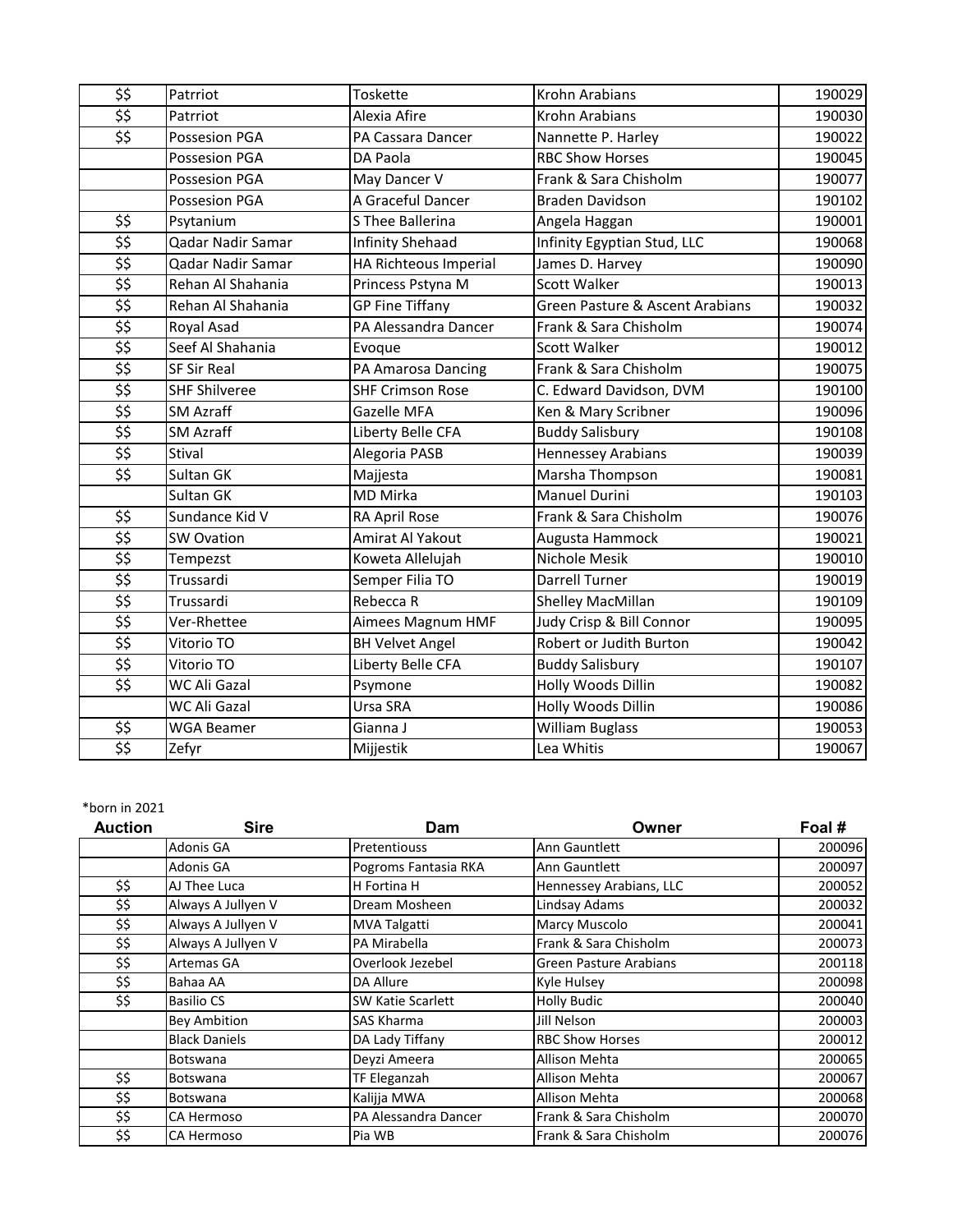| \$\$                      | Coltrane SS           | <b>HF Psyquoia</b>           | Sean Steiding                 | 200006 |
|---------------------------|-----------------------|------------------------------|-------------------------------|--------|
| \$\$                      | Conquest BR           | Eclips KA                    | Rohara Arabians               | 200025 |
| \$5                       | Diesel Smoke          | PA Taleisin Always           | Lindsay Adams                 | 200033 |
| \$5                       | Dominic M             | Anna Marie BHF               | Anthony Marino & AJ Marino JR | 200084 |
|                           | <b>EKS Alihandro</b>  | Daenerys                     | <b>Gail Ahrens</b>            | 200015 |
|                           | <b>EKS Alihandro</b>  | <b>BH Versaces Velvet</b>    | Robert & Judith Burton        | 200034 |
|                           | <b>EKS Alihandro</b>  | Melinas Dream LMA            | Manuel F. Durini              | 200077 |
|                           | <b>EKS Alihandro</b>  | Meritajj                     | Charlene Strong               | 200078 |
|                           | <b>EKS Alihandro</b>  | GP Beyonce                   | <b>Green Pasture Arabians</b> | 200094 |
| \$\$                      | Ever More NA          | DLC Exxs First Lady          | D & L Clark FLP               | 200086 |
|                           | Exxalt                | Valenzia AS                  | <b>Holly Brown</b>            | 200095 |
|                           | Exxalt                | <b>KM Muskaan</b>            | Kristi Waters                 | 200100 |
| \$\$                      | Exxalt                | Irraadessa                   | Nancy Janosik/Ann Riles       | 200103 |
| \$5                       | Exxalt                | Geneva CS                    | Collins/Smith                 | 200106 |
|                           | Exxalt                | Mostlys Love Song            | <b>Brandi Carson</b>          | 200109 |
|                           | Exxalt                | Lavinia AF                   | Collins/Smith/Carson          | 200112 |
|                           | Exxalt                | <b>FAM Donatella</b>         | Jeff Collins                  | 200113 |
|                           | Exxalt                | Amer Baasma                  | Jeff & Sybil Collins          | 200114 |
|                           | Exxalt                | Porsylenia                   | <b>Jeff Collins</b>           | 200115 |
|                           | Exxalt                | <b>MVA Princess Mishaal</b>  | Jeff & Sybil Collins          | 200116 |
|                           | Exxalt                | <b>Secret Ambition SDA</b>   | Sandra Smith                  | 200117 |
| \$\$                      | FS Mateo              | F Pinnacle F                 | Hennessey Arabians, LLC       | 200056 |
| \$\$                      | FS Mateo              | Sashaa LHT                   | Hennessey Arabians, LLC       | 200057 |
| \$\$                      | FVF Bucarrdi          | Just A Diva PA               | <b>Brooke Hogan</b>           | 200014 |
|                           | Ibn Farid             | Martiyah BC                  | Brad & Linda Mouw             | 200009 |
|                           | Ibn Farid             | Barmyre Azeezah              | Brad & Linda Mouw             | 200010 |
|                           | Ibn Farid             | <b>BH Versaces Velvet</b>    | Rohara Arabians               | 200026 |
|                           | Ibn Farid             | Showkayce Magnolia           | Rohara Arabians               | 200027 |
|                           | Ibn Farid             | <b>BH Windpsong</b>          | Rohara Arabians               | 200028 |
|                           | Ibn Farid             | My China Girl                | Rohara Arabians               | 200029 |
|                           | Ibn Farid             | Espirit of Jericho           | Rohara Arabians               | 200030 |
| \$\$                      | Ibn Farid             | DM Jacaranda                 | Rohara Arabians               | 200031 |
| \$\$                      | Ibn Farid             | GP Bella Nova                | <b>Green Pasture Arabians</b> | 200093 |
|                           | Ibn Farid             | Steel Magnolia TT            | Katie Hendrickson             | 200102 |
| \$\$                      | Infinite Justice      | <b>HA Stars Dreamcatcher</b> | James D. Harvey               | 200024 |
| \$5                       | Jaipur El Persuer     | NN Nazada                    | Nathaniel Newton              | 200005 |
|                           | <b>KM Bugatti</b>     | Jewels Afire                 | <b>Marcy Muscolo</b>          | 200042 |
|                           | <b>KM Bugatti</b>     | Victoria Sekurit AF          | Perry & Shelby Williams       | 200060 |
|                           | <b>KM Bugatti</b>     | ZA Illumination              | <b>Enrique Puron</b>          | 200087 |
| \$\$                      | <b>KM Bugatti</b>     | Verazs Love Song             | <b>Brandi Carson</b>          | 200110 |
| $\overline{\mathfrak{s}}$ | Life In the Fazt Lane | <b>CSP Martini</b>           | Amazing Horse Woman           | 200049 |
| \$\$                      | Life In the Fazt Lane | <b>Bombshell VA</b>          | Michelle Watson               | 200059 |
| $\overline{\mathfrak{s}}$ | Marwan Al Magnifficoo | <b>BH Velvets Angel</b>      | Robert & Judith Burton        | 200035 |
| \$\$                      | Maxximus              | Karousha                     | Christian Cook & Thelma Marla | 200046 |
| \$\$                      | Maxximus              | <b>SHF Confederate Rose</b>  | Christian Cook                | 200047 |
| \$5                       | ML Mostly Padron      | Marakesh PVF                 | Debra Tiernay Morton          | 200105 |
|                           | MM Epic               | Esstelle                     | Margaret & Randy Hankins      | 200004 |
|                           | MM Epic               | Elevea Exx Sayida            | Howard & Susan Samms          | 200085 |
|                           | MM Epic               | Jeana Kay                    | Collins/Smith                 | 200107 |
|                           | MM Epic               | DA Elegantra                 | Jeff & Sybil Collins          | 200108 |
|                           | MM Epic               | Vesperra                     | Collins/Smith                 | 200111 |
| \$\$                      | Monticello V          | Ellice E                     | Devon Benbrook                | 200089 |
|                           | PA Kid Khan           | Bella Perlina                | <b>RBC Show Horses</b>        | 200011 |
| \$\$                      | PA Kid Khan           | Fiorenza VA                  | Nanette P. Harley             | 200023 |
|                           | PA Kid Khan           | <b>WC Ciao Dolce</b>         | Holly Woods Dillin            | 200062 |